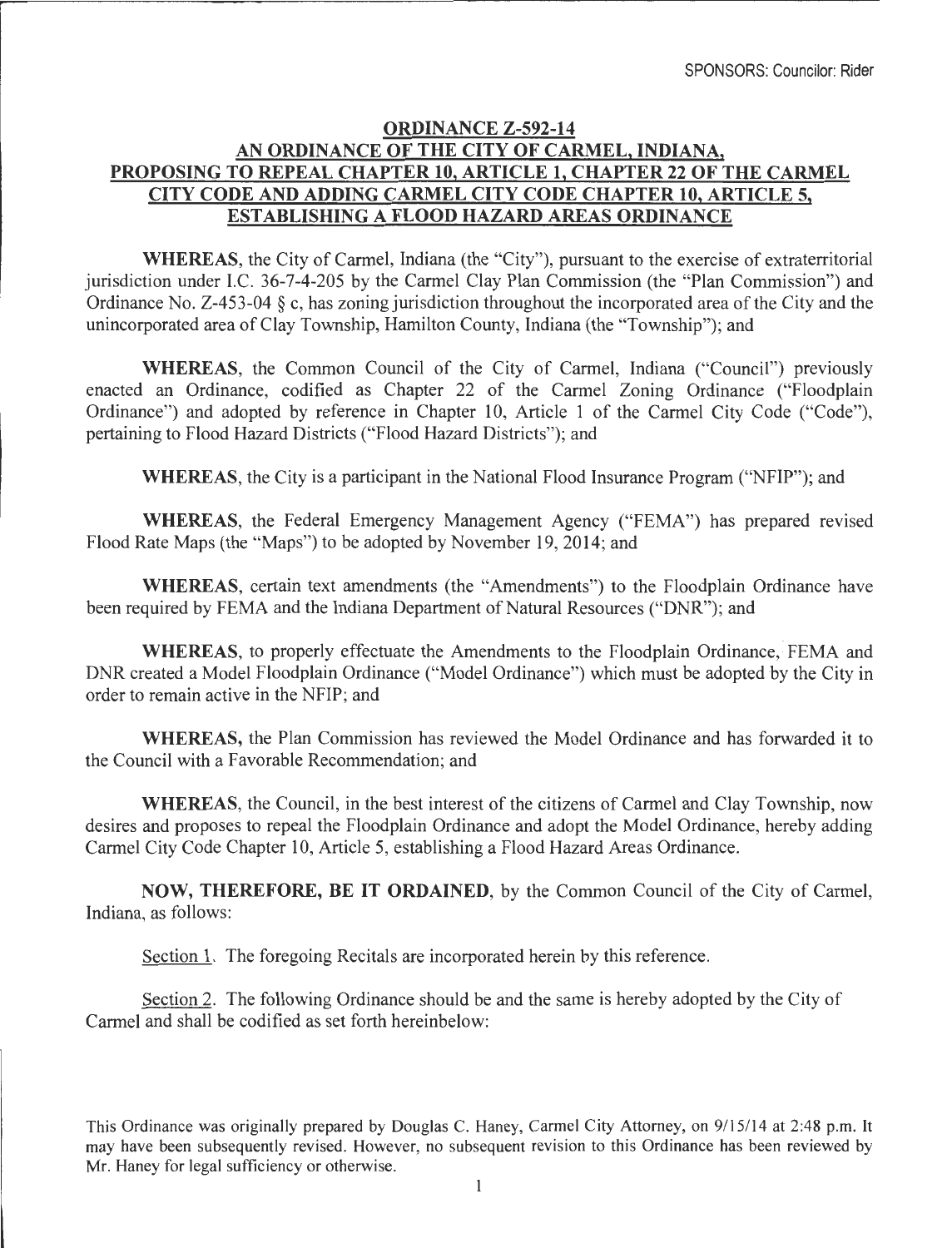# **Chapter 1. Statutory Authorization, Findings of Fact, Purpose, and Objectives.**

# **A. Statutory Authorization.**

The Indiana Legislature has in IC 36-7-4 granted the power to local government units to control land use within their zoning jurisdictions.

## **B. Findings of Fact.**

- (1) The flood hazard areas of the City of Carmel zoning jurisdiction are subject to periodic inundation which results in loss of life and property, health and safety hazards, disruption of commerce and governmental services, extraordinary public expenditures for flood protection and relief, and impairment of the tax base, all of which adversely affect the public health, safety, and general welfare.
- (2) These flood losses are caused by the cumulative effect of obstructions in floodplains causing increases in flood heights and velocities, and by the occupancy in flood hazard areas by uses vulnerable to floods or hazardous to other lands which are inadequately elevated, inadequately flood-proofed, or otherwise unprotected from flood damages.

### **C. Statement of Purpose.**

It is the purpose of this Ordinance to promote the public health, safety, and general welfare and to minimize public and private losses due to flood conditions in specific areas by provisions designed to:

- (1) Restrict or prohibit uses which are dangerous to health, safety, and property due to water or erosion hazards, which result in damaging increases in erosion or in flood heights or velocities.
- (2) Require that uses vulnerable to floods, including facilities which serve such uses, be protected against flood damage at the time of initial construction.
- (3) Control the alteration of natural floodplains, stream channels, and natural protective barriers which are involved in the accommodation of flood waters.
- ( 4) Control filling, grading, dredging, and other development which may increase erosion or flood damage.
- (5) Prevent or regulate the construction of flood barriers which will unnaturally divert floodwaters or which may increase flood hazards to other lands.
- (6) Make federally subsidized flood insurance available for structures and their contents in the City's zoning jurisdiction by fulfilling the requirements of the National Flood Insurance Program.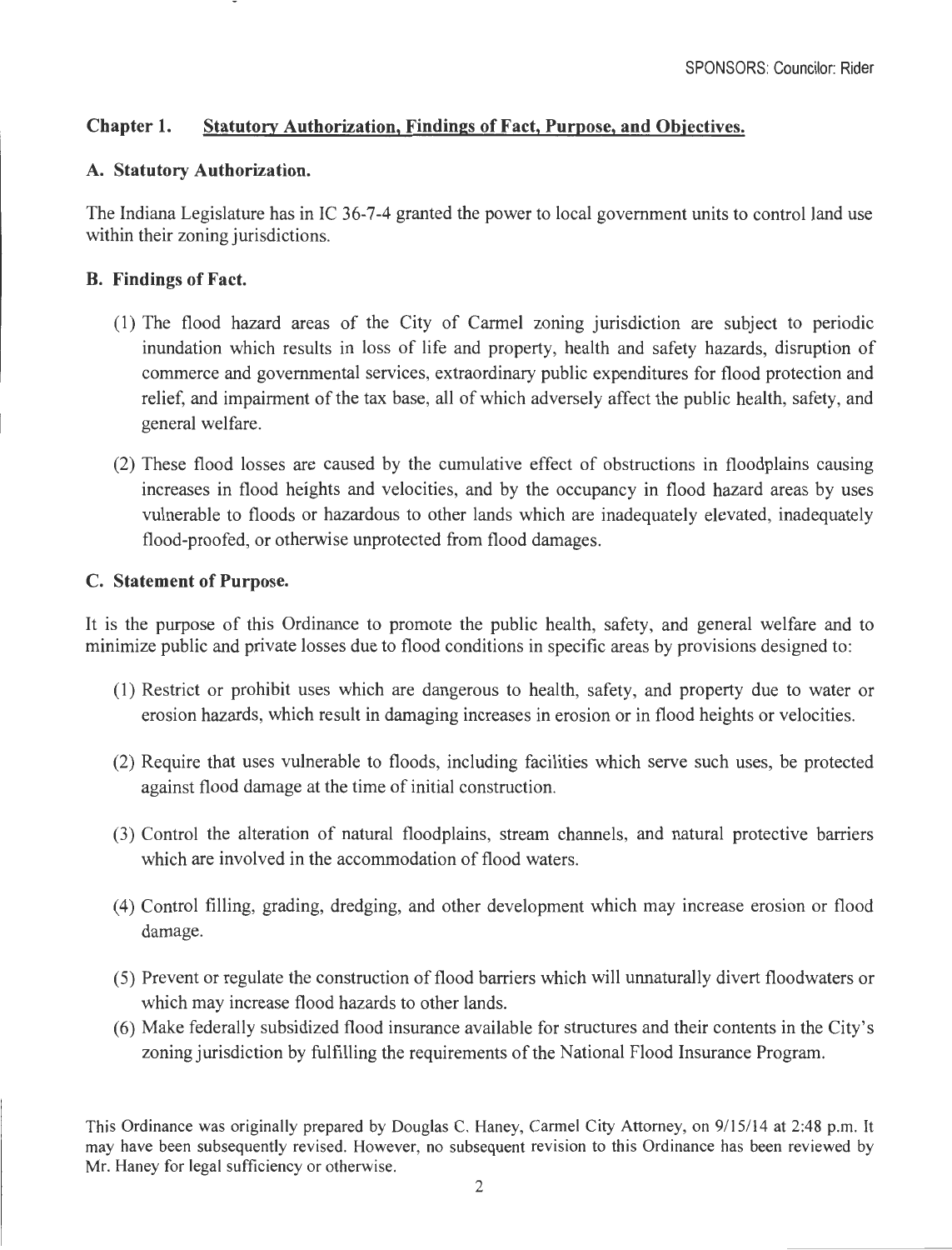# **D. Objectives.**

The objectives of this ordinance are:

- (1) To protect human life and health.
- (2) To minimize expenditure of public money for costly flood control projects.
- (3) To minimize the need for rescue and relief efforts associated with flooding and generally undertaken at the expense of the general public.
- ( 4) To minimize prolonged business interruptions.
- (5) To minimize damage to public facilities and utilities such as water and gas mains, electric, telephone, and sewer lines, streets, and bridges located in floodplains.
- (6) To help maintain a stable tax base by providing for the sound use and development of flood prone areas in such a manner as to minimize flood blight areas.

# **Chapter 2. Definitions.**

Unless specifically defined below, words or phrases used in this Ordinance shall be interpreted so as to give them the meaning they have in common usage and to give this Ordinance its most reasonable application. However, the following definitions only apply to this Article of the Zoning and City Code. Words not defined herein but defined in the Carmel City Zoning Ordinance shall be interpreted in accordance with the Chapter 10, Article 1, Chapter 3.

**A zone** means portions of the SFHA in which the principal source of flooding is runoff from rainfall, snowmelt, or a combination of both. In A zones, floodwaters may move slowly or rapidly, but waves are usually not a significant threat to buildings. These areas are labeled as Zone A, Zone AE, Zones Al-A30, Zone AO, Zone AH, Zone AR and Zone A99 on a FIRM. The definitions are presented below:

Zone A: Areas subject to inundation by the one-percent annual chance flood event. Because detailed hydraulic analyses have not been performed, no base flood elevation or depths are shown.

Zone AE and Al-A30: Areas subject to inundation by the one-percent annual chance flood event determined by detailed methods. Base flood elevations are shown within these zones. (Zone AE is on new and revised maps in place of Zones Al-A30.)

Zone AO: Areas subject to inundation by one-percent annual chance shallow flooding (usually sheet flow on sloping terrain) where average depths are between one and three feet. Average flood depths derived from detailed hydraulic analyses are shown within this zone.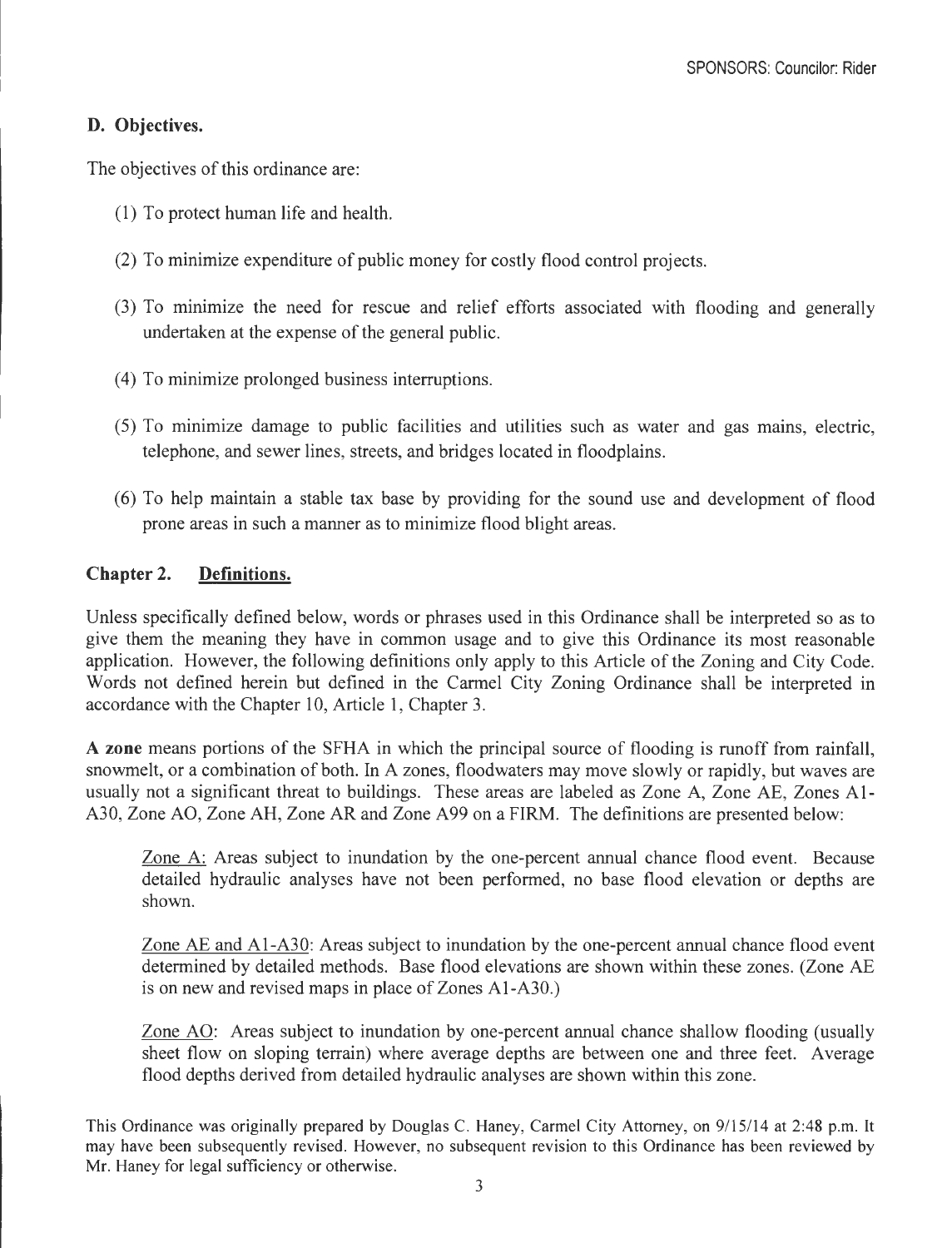Zone AH: Areas subject to inundation by one-percent annual chance shallow flooding (usually areas of ponding) where average depths are between one and three feet. Average flood depths derived from detailed hydraulic analyses are shown within this zone.

Zone AR: Areas that result from the decertification of a previously accredited flood protection system that is determined to be in the process of being restored to provide base flood protection.

Zone A99: Areas subject to inundation by the one-percent annual chance flood event, but which will ultimately be protected upon completion of an under-construction Federal flood protection system. These are areas of special flood hazard where enough progress has been made on the construction of a protection system, such as dikes, dams, and levees, to consider it complete for insurance rating purposes. Zone A99 may only be used when the flood protection system has reached specified statutory progress toward completion. No base flood elevations or depths are shown.

**Accessory structure** (appurtenant structure) means a structure with a floor area one hundred and twenty (120) square feet or less that is located on the same parcel of property as the principal structure and the use of which is incidental to the use of the principal structure. Accessory structures should constitute a minimal initial investment, may not be used for human habitation, and be designed to have minimal flood damage potential. Examples of accessory structures are detached garages, carports, storage sheds, pole barns, and hay sheds

**Addition** (to an existing structure) means any walled and roofed expansion to the perimeter of a structure in which the addition is connected by a common load-bearing wall other than a firewall. Any walled and roofed addition, which is connected by a firewall or is separated by independent perimeter load-bearing walls, is new construction.

**Appeal** means a request for a review of the floodplain administrator's interpretation of any provision of this ordinance.

**Area of shallow flooding** means a designated AO or AH Zone on the City's Flood Insurance Rate Map (FIRM) with base flood depths from one to three feet where a clearly defined channel does not exist, where the path of flooding is unpredictable and indeterminate, and where velocity flow may be evident. Such flooding is characterized by ponding or sheet flow.

**Base Flood** means the flood having a one percent chance of being equaled or exceeded in any given year.

**Base Flood Elevation (BFE)** means the elevation of the one-percent annual chance flood.

**Basement** means that portion of a structure having its floor sub-grade (below ground level) on all sides.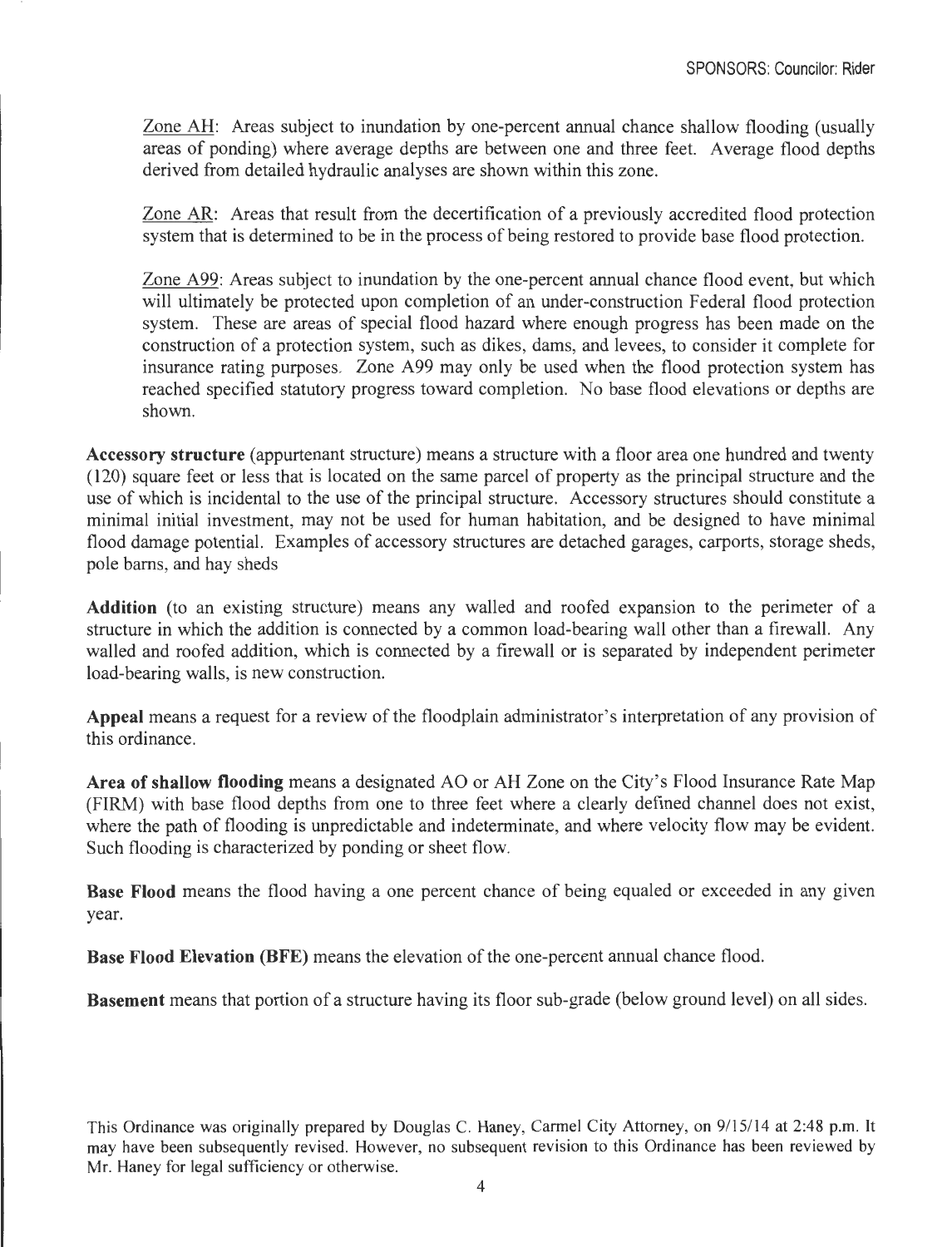**Community Rating System (CRS)** means a program developed by the Federal Insurance Administration to provide incentives for those communities in the Regular Program that have gone beyond the minimum floodplain management requirements to develop extra measures to provide protection from flooding.

**Critical facility** means a facility for which even a slight chance of flooding might be too great. Critical facilities include, but are not limited to, schools, nursing homes, hospitals, police, fire, and emergency response installations, installations which produce, use or store hazardous materials or hazardous waste.

**Development** means any man-made change to improved or unimproved real estate including but not limited to:

- $(1)$  construction, reconstruction, or placement of a structure or any addition to a structure;
- (2) installing a manufactured home on a site, preparing a site for a manufactured home or installing a recreational vehicle on a site for more than 180 days;
- (3) installing utilities, erection of walls and fences, construction of roads, or similar projects;
- (4) construction of flood control structures such as levees, dikes, dams, channel improvements, etc.;
- (5) mining, dredging, filling, grading, excavation, or drilling operations;
- ( 6) construction and/or reconstruction of bridges or culverts;
- (7) storage of materials; or
- (8) any other activity that might change the direction, height, or velocity of flood or surface waters.

"Development" does not include activities such as the maintenance of existing structures and facilities such as painting, re-roofing; resurfacing roads; or gardening, plowing, and similar agricultural practices that do not involve filling, grading, excavation, or the construction of permanent structures.

**Elevated structure** means a non-basement structure built to have the lowest floor elevated above the ground level by means of fill, solid foundation perimeter walls, filled stem wall foundations (also called chain walls), pilings, or columns (posts and piers).

**Elevation Certificate** is a certified statement that verifies a structure's elevation information.

**Emergency Program** means the first phase under which the City participates in the NFIP. It is intended to provide a first layer amount of insurance at subsidized rates on all insurable structures in the City before the effective date of the initial FIRM.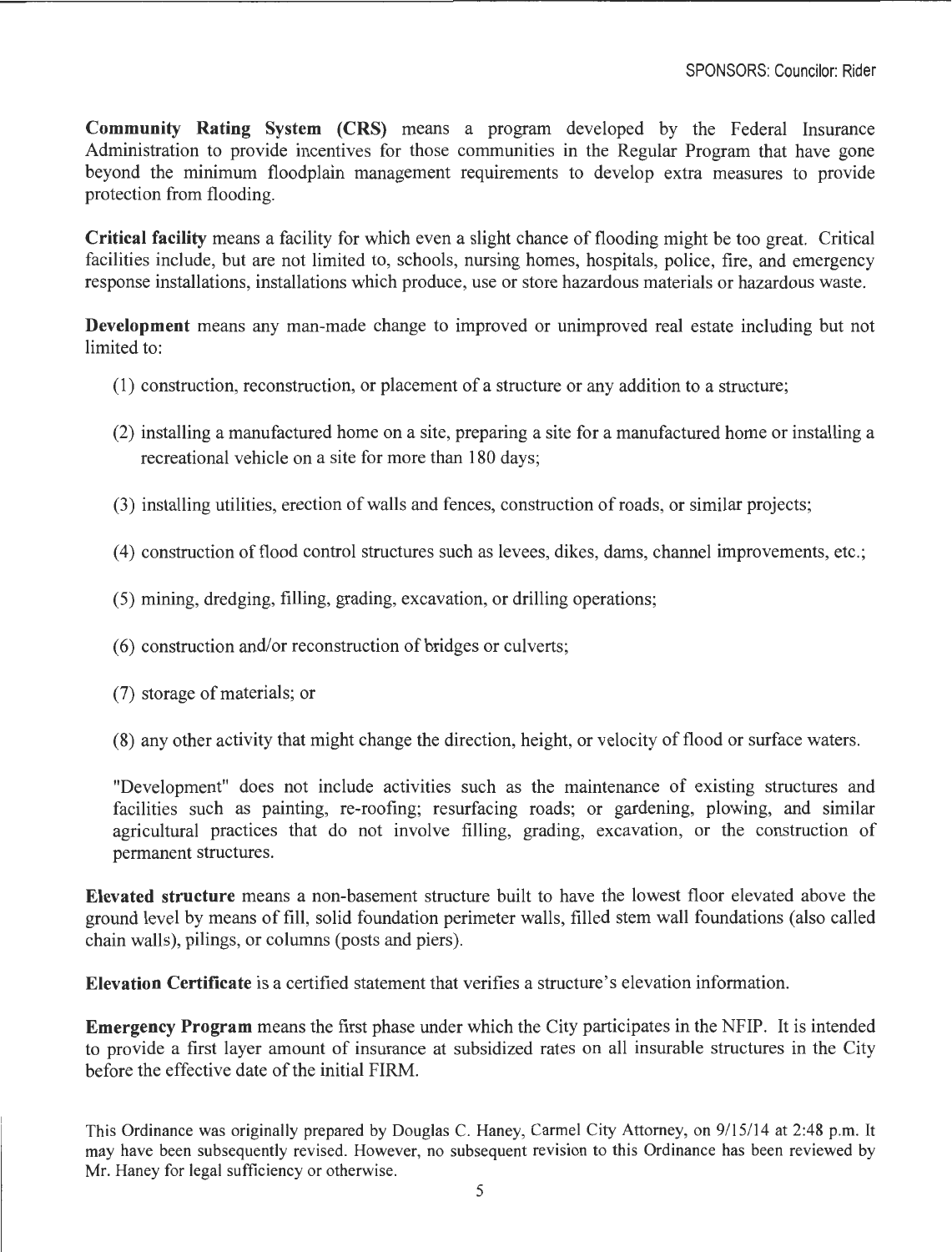**Existing manufactured home park or subdivision** means a manufactured home park or subdivision for which the construction of facilities for servicing the lots on which the manufactured homes are to be affixed (including, at a minimum, the installation of utilities, the construction of streets, and either final site grading or the pouring of concrete pads) is completed before the effective date of the City's first floodplain ordinance.

**Expansion to an existing manufactured home park or subdivision** means the preparation of additional sites by the construction of facilities for servicing the lots on which the manufactured homes are to be affixed (including the installation of utilities, the construction of streets, and either final site grading or the pouring of concrete pads).

**FEMA** means the Federal Emergency Management Agency.

**Flood** means a general and temporary condition of partial or complete inundation of normally dry land areas from the overflow, the unusual and rapid accumulation, or the runoff of surface waters from any source.

**Flood Boundary and Floodway Map (FBFM)** means an official map on which the Federal Emergency Management Agency (FEMA) or Federal Insurance Administration (FIA) has delineated the areas of flood hazards and regulatory floodway.

**Flood Insurance Rate Map (FIRM)** means an official map of the City, on which FEMA has delineated both the areas of special flood hazard and the risk premium zones applicable to the City.

**Flood Insurance Study (FIS)** is the official hydraulic and hydrologic report provided by FEMA. The report contains flood profiles, as well as the FIRM, FBFM (where applicable), and the water surface elevation of the base flood.

**Flood Prone Area** means any land area acknowledged by the City as being susceptible to inundation by water from any source. (See "Flood")

**Flood Protection Grade (FPG)** is the elevation of the regulatory flood plus two feet at any given location in the SFHA. (see "Freeboard")

**Floodplain** means the channel proper and the areas adjoining any wetland, lake, or watercourse which have been or hereafter may be covered by the regulatory flood. The floodplain includes both the floodway and the fringe districts.

**Floodplain management** means the operation of an overall program of corrective and preventive measures for reducing flood damage and preserving and enhancing, where possible, natural resources in the floodplain, including but not limited to emergency preparedness plans, flood control works, floodplain management regulations, and open space plans.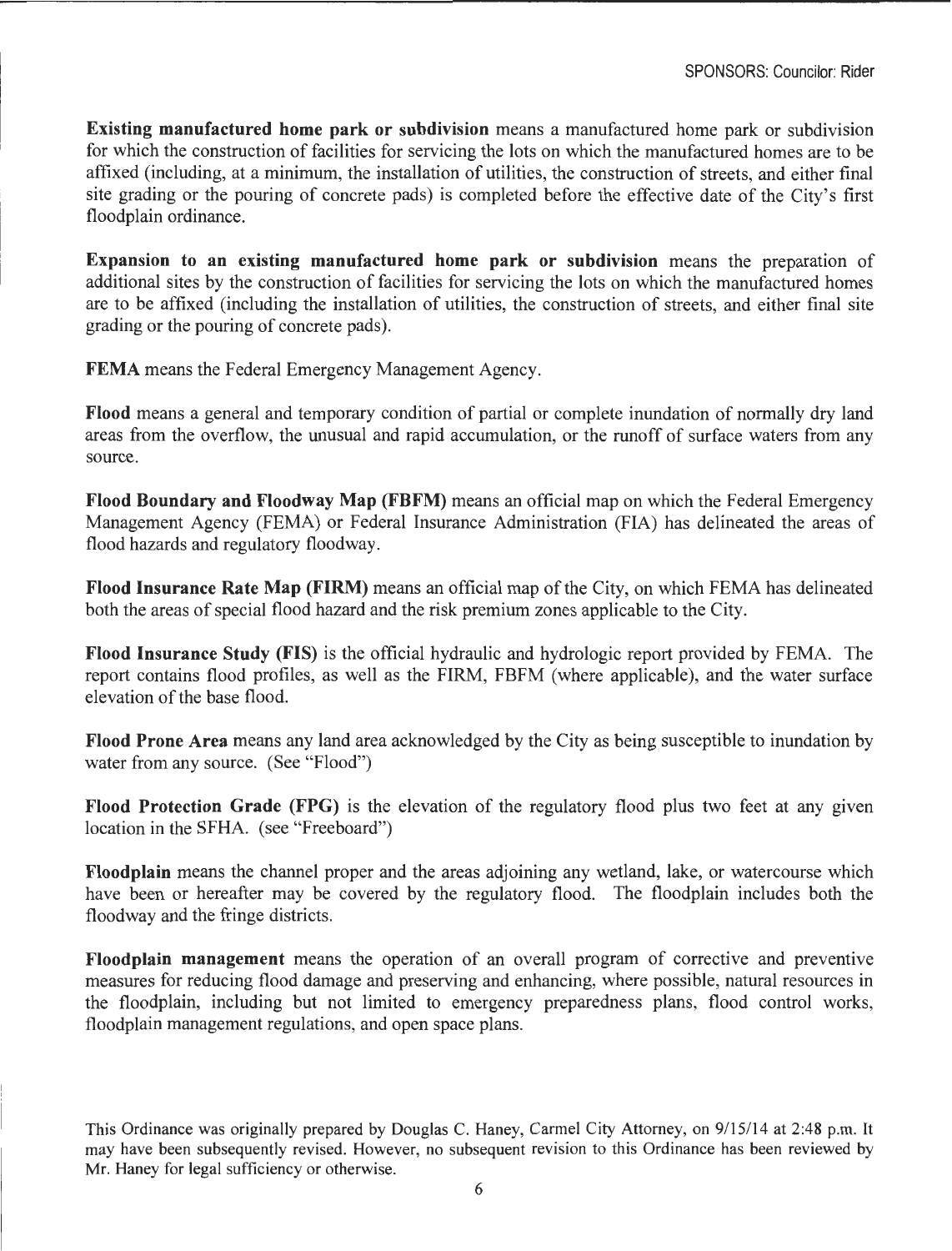**Floodplain management regulations** means this ordinance and other zoning ordinances, subdivision regulations, building codes, health regulations, special purpose ordinances, and other applications of police power which control development in flood-prone areas. This term describes federal, state, or local regulations in any combination thereof, which provide standards for preventing and reducing flood loss and damage. Floodplain management regulations are also referred to as floodplain regulations, floodplain ordinance, flood damage prevention ordinance, and floodplain management requirements.

**Floodproofing (dry floodproofing)** is a method of protecting a structure that ensures that the structure, together with attendant utilities and sanitary facilities, is watertight to the floodproofed design elevation with walls that are substantially impermeable to the passage of water. All structural components of these walls are capable of resisting hydrostatic and hydrodynamic flood forces, including the effects of buoyancy, and anticipated debris impact forces.

**Floodproofing certificate** is a form used to certify compliance for non-residential structures as an alternative to elevating structures to or above the FPG. This certification must be by a Registered Professional Engineer or Architect.

**Floodway** is the channel of a river or stream and those portions of the floodplains adjoining the channel which are reasonably required to efficiently carry and discharge the peak flood flow of the regulatory flood of any river or stream.

**Freeboard** means a factor of safety, usually expressed in feet above the BFE, which is applied for the purposes of floodplain management. It is used to compensate for the many unknown factors that could contribute to flood heights greater than those calculated for the base flood.

**Fringe** is those portions of the floodplain lying outside the floodway.

**Hardship** (as related to variances of this ordinance) means the exceptional hardship that would result from a failure to grant the requested variance. The City of Carmel Board of Zoning Appeals requires that the variance is exceptional, unusual, and peculiar to the property involved. Mere economic or financial hardship alone is NOT exceptional. Inconvenience, aesthetic considerations, physical handicaps, personal preferences, or the disapproval of one's neighbors likewise cannot, as a rule, qualify as an exceptional hardship. All of these problems can be resolved through other means without granting a variance, even if the alternative is more expensive, or requires the property owner to build elsewhere or put the parcel to a different use than originally intended.

**Highest adjacent grade** means the highest natural elevation of the ground surface, prior to the start of construction, next to the proposed walls of a structure.

**Historic structures** means any structures individually listed on the National Register of Historic Places or the Indiana State Register of Historic Sites and Structures.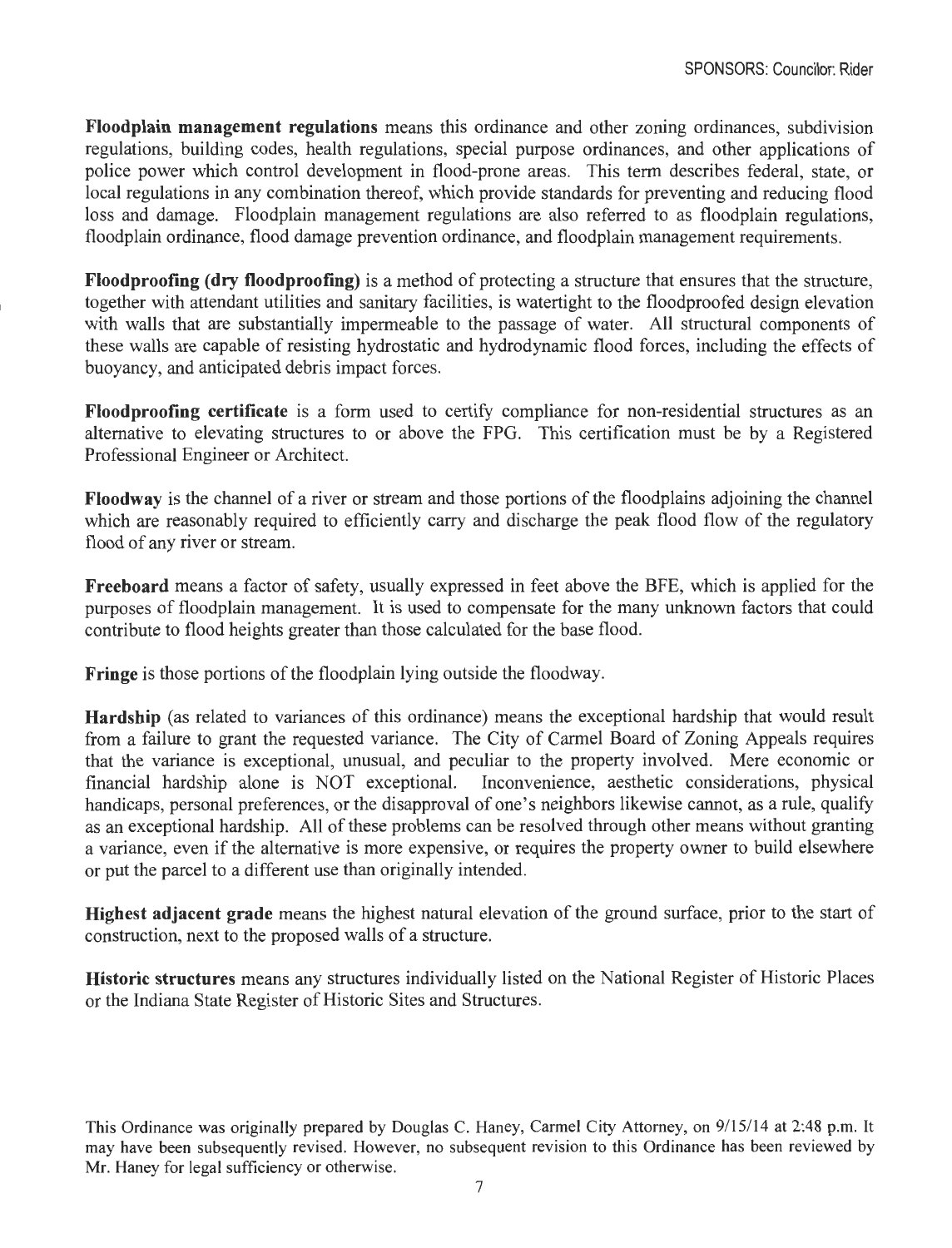**Increased Cost of Compliance (ICC)** means the cost to repair a substantially damaged structure that exceeds the minimal repair cost and that is required to bring a substantially damaged structure into compliance with the local flood damage prevention ordinance. Acceptable mitigation measures are elevation, relocation, demolition, or any combination thereof. All renewal and new business flood insurance policies with effective dates on or after June 1, 1997, will include ICC coverage.

**Letter of Final Determination (LFD)** means a letter issued by FEMA during the mapping update process which establishes final elevations and provides the new flood map and flood study to the City. The LFD initiates the six-month adoption period. The City must adopt or amend its floodplain management regulations during this six-month period unless the City has previously incorporated an automatic adoption clause.

Letter of Map Change (LOMC) is a general term used to refer to the several types of revisions and amendments to FEMA maps that can be accomplished by letter. They include Letter of Map Amendment (LOMA), Letter of Map Revision (LOMR), and Letter of Map Revision based on Fill (LOMR-F). The definitions are presented below:

Letter of Map Amendment (LOMA) means an amendment by letter to the currently effective FEMA map that establishes that a property is not located in a SFHA through the submittal of property specific elevation data. A LOMA is only issued by FEMA.

**Letter of Map Revision (LOMR)** means an official revision to the currently effective FEMA map. It is issued by FEMA and changes flood zones, delineations, and elevations.

**Letter of Map Revision Based on Fill (LOMR-F)** means an official revision by letter to an effective NFIP map. A LOMR-F provides FEMA's determination concerning whether a structure or parcel has been elevated on fill above the BFE and excluded from the SFHA.

**Lowest adjacent grade** means the lowest elevation, after completion of construction, of the ground, sidewalk, patio, deck support, or basement entryway immediately next to the structure.

**Lowest floor** means the lowest elevation described among the following:

- ( 1) The top of the lowest level of the structure.
- (2) The top of the basement floor.
- (3) The top of the garage floor, if the garage is the lowest level of the structure.
- ( 4) The top of the first floor of a structure elevated on pilings or pillars.
- (5) The top of the floor level of any enclosure, other than a basement, below an elevated structure where the walls of the enclosure provide any resistance to the flow of flood waters unless: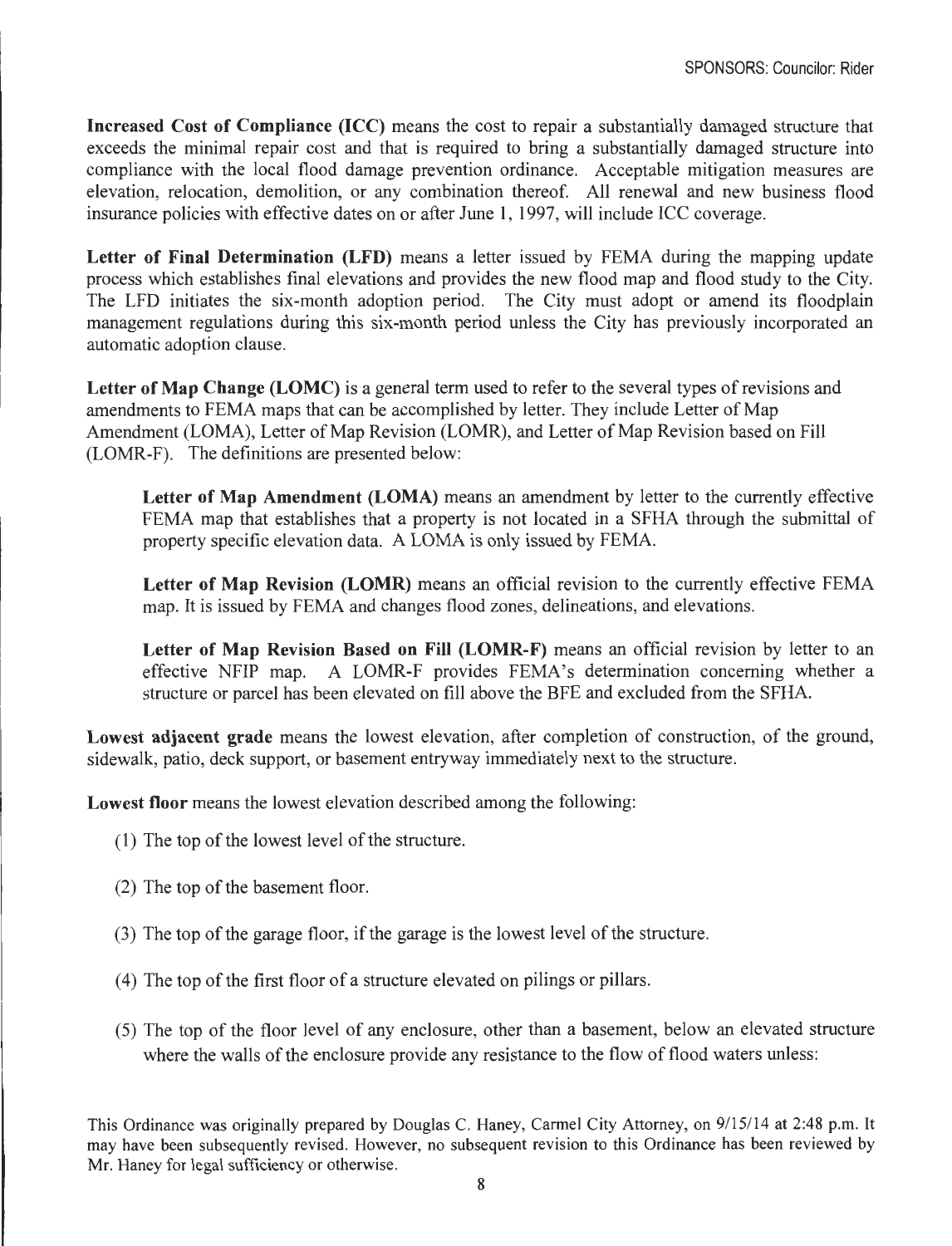- a) the walls are designed to automatically equalize the hydrostatic flood forces on the walls by allowing for the entry and exit of flood waters by providing a minimum of two openings (in addition to doorways and windows) in a minimum of two exterior walls; if a structure has more than one enclosed area, each shall have openings on exterior walls;
- b) the total net area of all openings shall be at least one ( 1) square inch for every one square foot of enclosed area; the bottom of all such openings shall be no higher than one (1) foot above the exterior grade or the interior grade immediately beneath each opening, whichever is higher; and,
- c) such enclosed space shall be usable solely for the parking of vehicles and building access.

**Manufactured home** means a structure, transportable in one or more sections, which is built on a permanent chassis and is designed for use with or without a permanent foundation when attached to the required utilities. The term "manufactured home" does not include a "recreational vehicle."

**Manufactured home park or subdivision** means a parcel (or contiguous parcels) of land divided into two or more manufactured home lots for rent or sale.

**Market value** means the building value, excluding the land (as agreed to between a willing buyer and seller), as established by what the local real estate market will bear. Market value can be established by independent certified appraisal, replacement cost depreciated by age of building (actual cash value), or adjusted assessed values.

**Mitigation** means sustained actions taken to reduce or eliminate long-term risk to people and property from hazards and their effects. The purpose of mitigation is twofold: to protect people and structures, and to minimize the cost of disaster response and recovery.

**National Flood Insurance Program (NFIP)** is the federal program that makes flood insurance available to owners of property in participating communities nationwide through the cooperative efforts of the Federal Government and the private insurance industry.

**National Geodetic Vertical Datum (NGVD) of 1929** as corrected in 1929 is a vertical control used as a reference for establishing varying elevations within the floodplain.

**New construction** means any structure for which the "start of construction" commenced after the effective date of the City's first floodplain ordinance.

**New manufactured home park or subdivision** means a manufactured home park or subdivision for which the construction of facilities for servicing the lots on which the manufactured homes are to be affixed (including at a minimum, the installation of utilities, the construction of streets, and either final site grading or the pouring of concrete pads) is completed on or after the effective date of the City's first floodplain ordinance.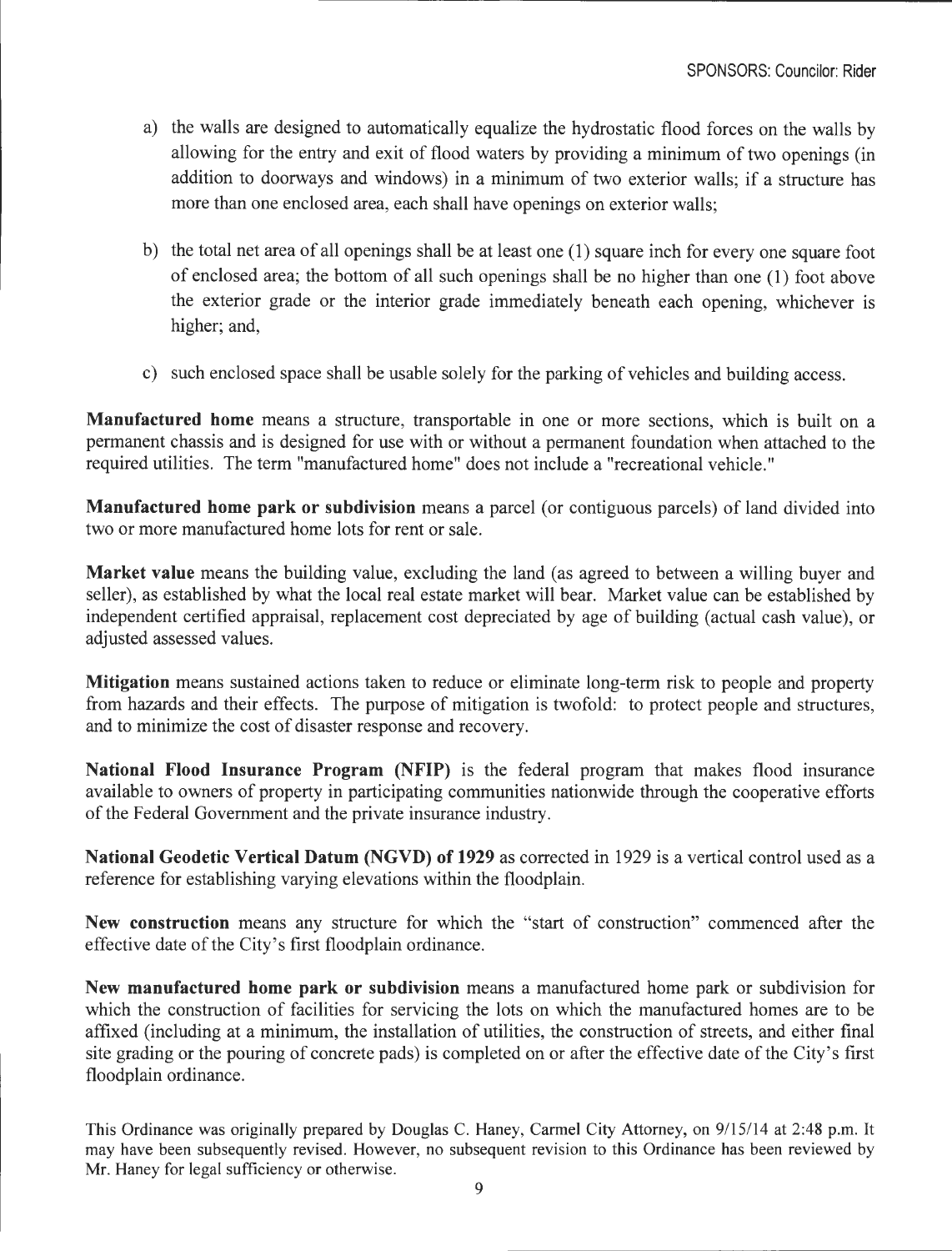**Non-boundary river floodway** means the floodway of any river or stream other than a boundary river. **North American Vertical Datum of 1988 (NAVD 88)** as adopted in 1993 is a vertical control datum used as a reference for establishing varying elevations within the floodplain.

**Obstruction** includes, but is not limited to, any dam, wall, wharf, embankment, levee, dike, pile, abutment, protection, excavation, canalization, bridge, conduit, culvert, building, wire, fence, rock, gravel, refuse, fill, structure, vegetation, or other material in, along, across or projecting into any watercourse which may alter, impede, retard or change the direction and/or velocity of the flow of water; or due to its location, its propensity to snare or collect debris carried by the flow of water, or its likelihood of being carried downstream.

**One-percent annual chance flood** is the flood that has a one percent (1%) chance of being equaled or exceeded in any given year. Any flood zone that begins with the letter A is subject to the one-percent annual chance flood. See "Regulatory Flood".

**Physical Map Revision (PMR)** is an official republication of a City's zoning jurisdiction FEMA map to effect changes to base (I-percent annual chance) flood elevations, floodplain boundary delineations, regulatory floodways, and planimetric features. These changes typically occur as a result of structural works or improvements, annexations resulting in additional flood hazard areas, or correction to base flood elevations or SFHAs.

**Public safety and nuisance** means anything which is injurious to the safety or health of the City's zoning jurisdiction, neighborhood or any considerable number of persons, or unlawfully obstructs the free passage or use, in the customary manner, of any navigable lake, or river, bay, stream, canal, or basin.

**Recreational vehicle** means a vehicle which is (1) built on a single chassis; (2) 400 square feet or less when measured at the largest horizontal projections; (3) designed to be self-propelled or permanently towable by a light duty truck; and (4) designed primarily not for use as a permanent dwelling, but as quarters for recreational camping, travel, or seasonal use.

**Regular program** means the phase of the City's participation in the NFIP where more comprehensive floodplain management requirements are imposed and higher amounts of insurance are available based upon risk zones and elevations determined in a FIS.

**Regulatory flood** means the flood having a one percent (1%) chance of being equaled or exceeded in any given year, as calculated by a method and procedure that is acceptable to and approved by the Indiana Department of Natural Resources and the Federal Emergency Management Agency. The regulatory flood elevation at any location is as defined in Chapter 3 (B) of this ordinance. The "Regulatory Flood" is also known by the term "Base Flood", "One-Percent Annual Chance Flood", and "100-Year Flood".

**Repetitive loss** means flood-related damages sustained by a structure on two separate occasions during a 10-year period for which the cost of repairs at the time of each such flood event, on the average, equaled or exceeds 25% of the market value of the structure before the damage occurred.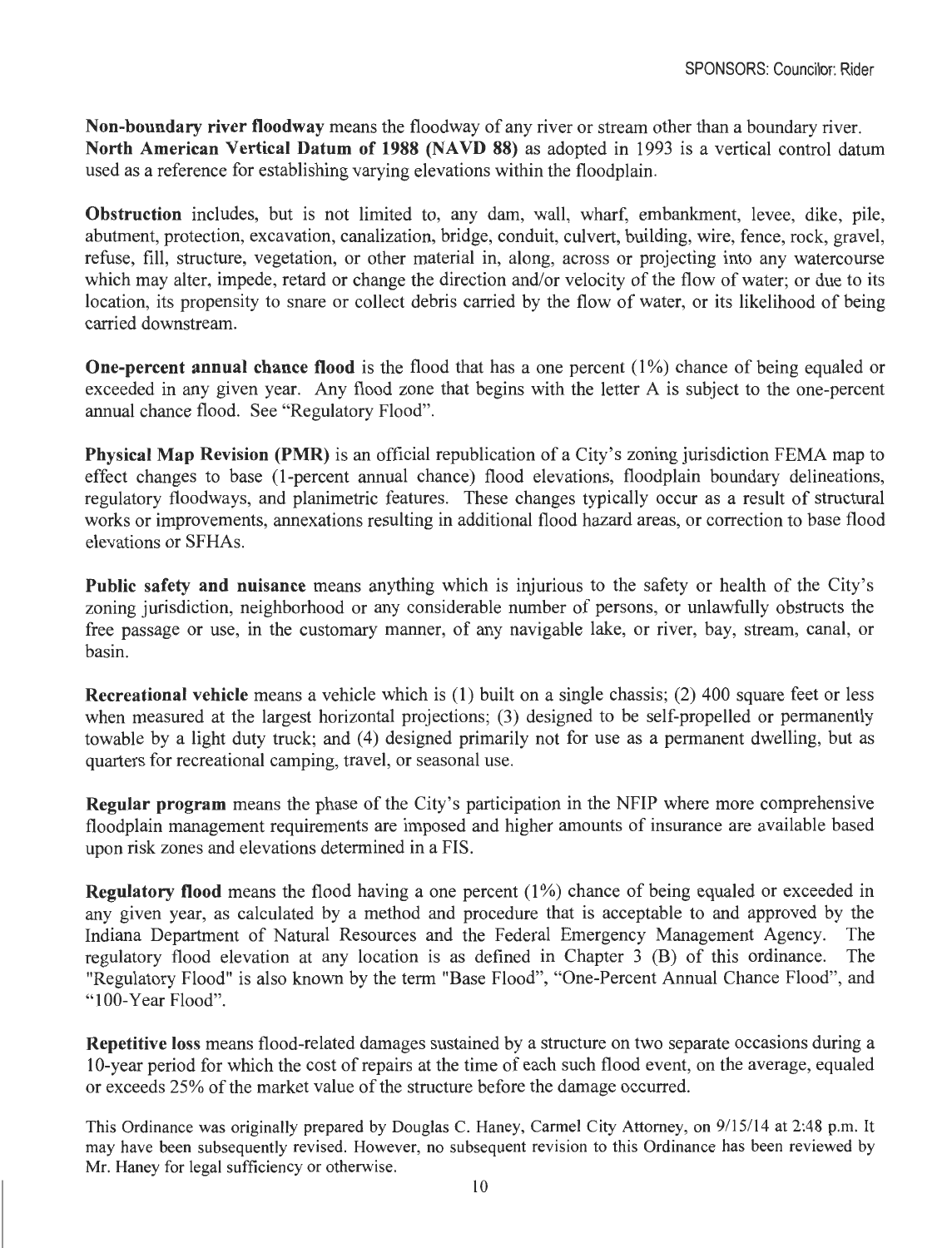**Section 1316** is that section of the National Flood Insurance Act of 1968, as amended, which states that no new flood insurance coverage shall be provided for any property that the Administrator finds has been declared by a duly constituted state or local zoning authority or other authorized public body to be in violation of state or local laws, regulations, or ordinances that intended to discourage or otherwise restrict land development or occupancy in flood-prone areas.

**Special Flood Hazard Area (SFHA)** means those lands within the jurisdiction of the City subject to inundation by the regulatory flood. The SFHAs of the City of Carmel are generally identified as such on the Hamilton County, Indiana and Incorporated Areas Flood Insurance Rate Map dated November 19, 2014 as well as any future updates, amendments, or revisions, prepared by the Federal Emergency Management Agency with the most recent date. (These areas are shown on a FIRM as Zone A,  $\overrightarrow{AF}$ , Al-A30, AH, AR, A99, or AO).

**Start of construction** includes substantial improvement, and means the date the building permit was issued, provided the actual start of construction, repair, reconstruction, or improvement was within 180 days of the permit date. The actual start means either the first placement of permanent construction of a structure on a site, such as the pouring of a slab or footings, the installation of piles, the construction of columns, or any work beyond the stage of excavation; or the placement of a manufactured home on a foundation. Permanent construction does not include land preparation, such as clearing, grading and filling; nor does it include the installation of streets and/or walkways; nor does it include excavation for a basement, footings, piers, foundations, or the erection of temporary forms; nor does it include the installation on the property of accessory buildings, such as garages or sheds not occupied as dwelling units or not part of the main structure. For a substantial improvement, the actual start of construction means the first alteration of any wall, ceiling, floor, or other structural part of a building, whether or not that alteration affects the external dimensions of the building.

**Structure** means a structure that is principally above ground and is enclosed by walls and a roof. The term includes a gas or liquid storage tank, a manufactured home, or a prefabricated building. The term also includes recreational vehicles to be installed on a site for more than one hundred and eighty (180) days.

**Substantial damage** means damage of any origin sustained by a structure whereby the cost of restoring the structure to it's before damaged condition would equal or exceed fifty (50%) percent of the market value of the structure before the damage occurred.

**Substantial improvement** means any reconstruction, rehabilitation, addition, or other improvement of a structure, the cost of which equals or exceeds fifty (50%) percent of the market value of the structure before the "start of construction" of the improvement. This term includes structures that have incurred "repetitive loss" or "substantial damage" regardless of the actual repair work performed. The term does not include improvements of structures to correct existing violations of state or local health, sanitary, or safety code requirements or any alteration of a "historic structure", provided that the alteration will not preclude the structures continued designation as a "historic structure".

**Suspension** means the removal of the City from the NFIP because the City has not enacted and/or enforced the proper floodplain management regulations required for participation in the NFIP.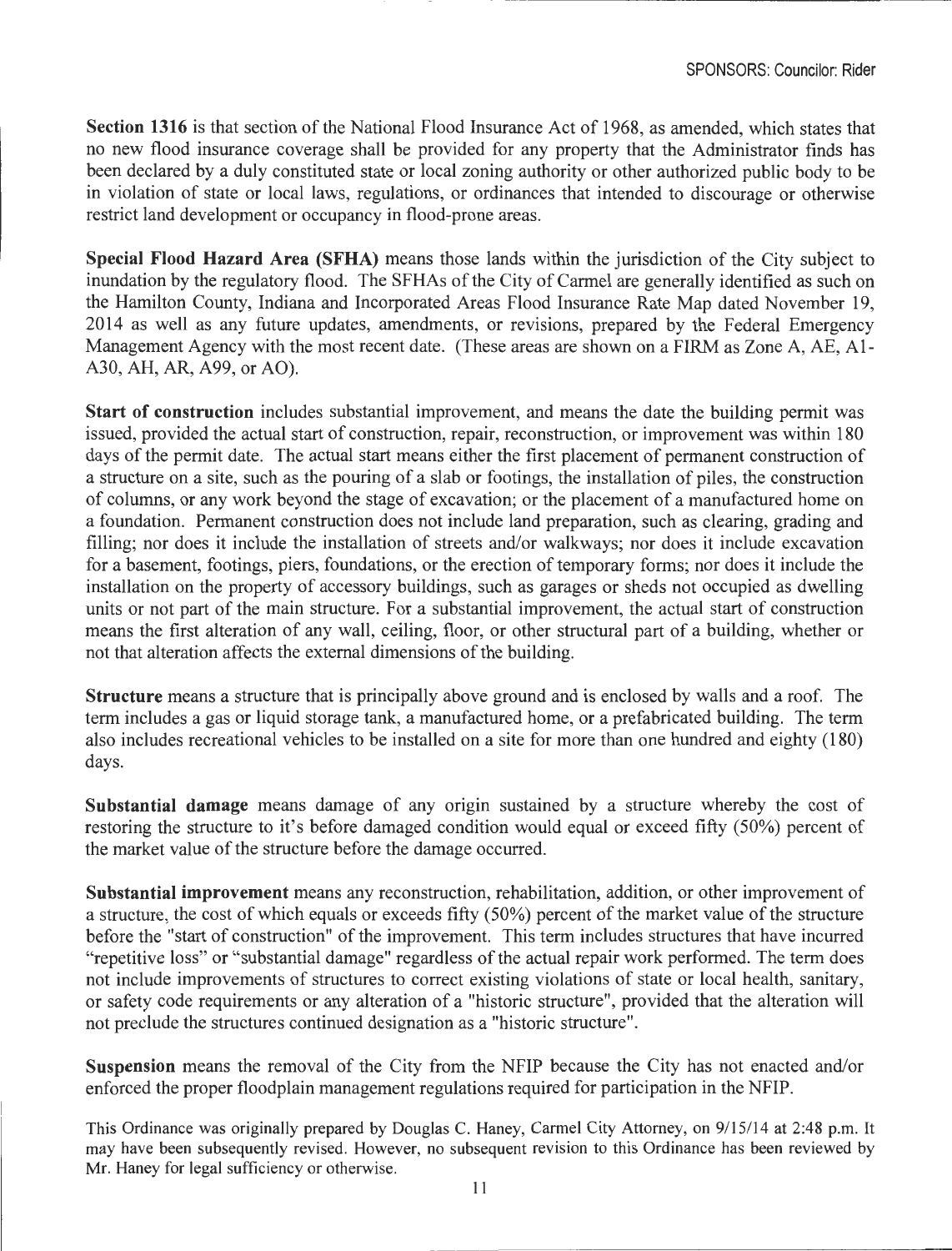**Variance** is a grant of relief from the requirements of this ordinance, which permits construction in a manner otherwise prohibited by this ordinance where specific enforcement would result in practical difficulty.

**Violation** means the failure of a structure or other development to be fully compliant with this ordinance. A structure or other development without the elevation, other certification, or other evidence of compliance required in this ordinance is presumed to be in violation until such time as that documentation is provided.

**Watercourse** means a lake, river, creek, stream, wash, channel or other topographic feature on or over which waters flow at least periodically. Watercourse includes specifically designated areas in which substantial flood damage may occur.

**X zone** means the area where the flood hazard is less than that in the SFHA. Shaded X zones shown on recent FIRMs (B zones on older FIRMs) designate areas subject to inundation by the flood with a 0.2 percent chance of being equaled or exceeded (the 500-year flood). Unshaded X zones (C zones on older FIRMs) designate areas where the annual exceedance probability of flooding is less than 0.2 percent.

**Zone** means a geographical area shown on a FIRM that reflects the severity or type of flooding in the area.

### **Zone A** (see definition for A zone)

**Zone B, C, and X** means areas identified as areas of moderate or minimal hazard from the principal source of flood in the area. However, buildings in these zones could be flooded by severe. concentrated rainfall coupled with inadequate local drainage systems. Flood insurance is available in participating communities but is not required by regulation in these zones. (Zone X is used on new and revised maps in place of Zones Band C.)

#### **Chapter 3. General Provisions.**

### **A. Lands to Which This Ordinance Applies.**

This ordinance shall apply to all SFHAs and known flood prone areas within the jurisdiction of the City of Carmel, pursuant to the provisions listed in Ordinance No. Z-453-04 § 6.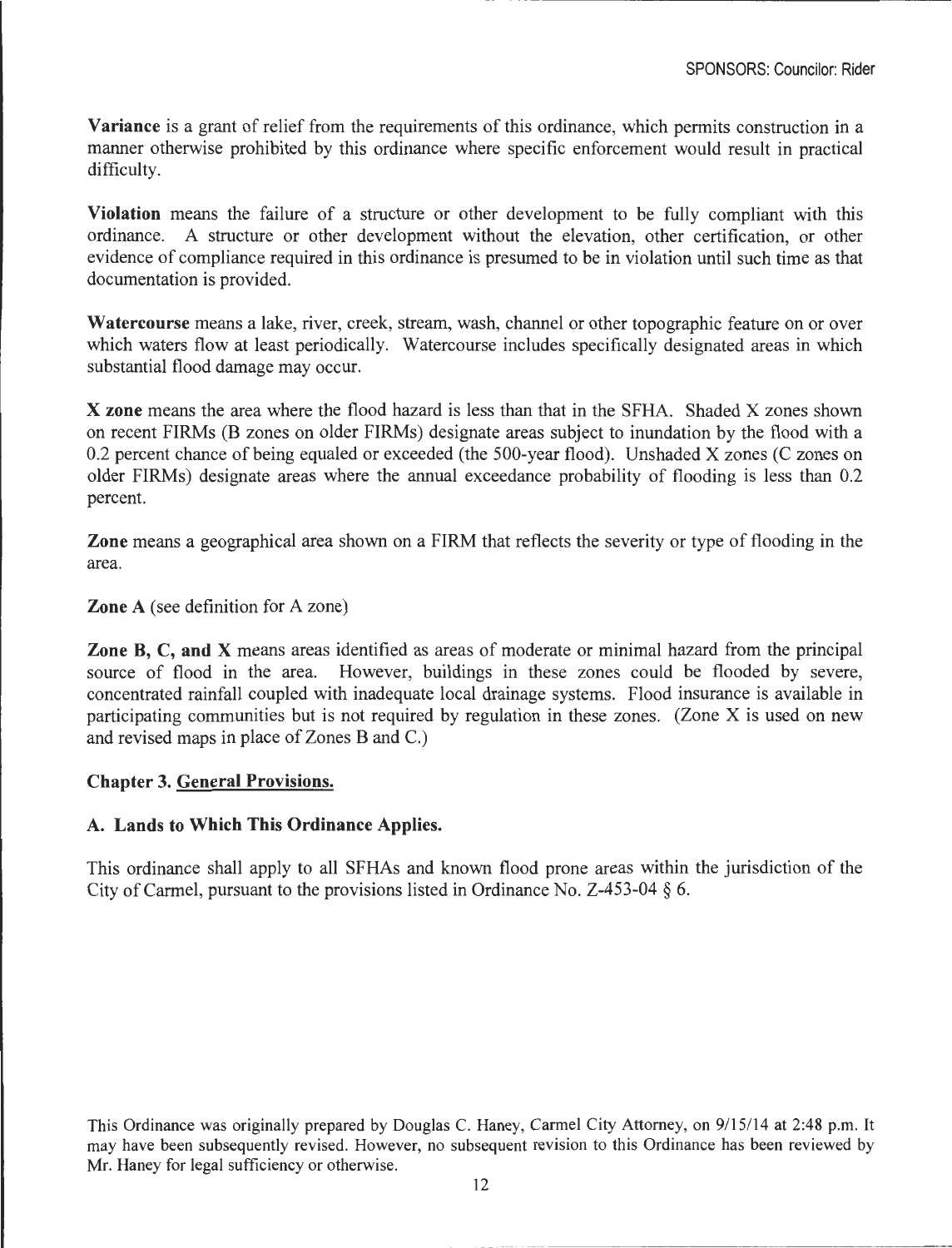# **B. Basis for Establishing Regulatory Flood Data.**

This Ordinance's protection standard is the regulatory flood. The best available regulatory flood data is listed below.

- (1) The regulatory flood elevation, floodway, and fringe limits for the studied SFHAs within the jurisdiction of the City of Carmel shall be as delineated on the one-percent annual chance flood profiles in the Flood Insurance Study of Hamilton County, Indiana and Incorporated Areas dated November 19, 2014 and the corresponding Flood Insurance Rate Map dated November 19, 2014 as well as any future updates, amendments, or revisions, prepared by the Federal Emergency Management Agency with the most recent date.
- (2) The regulatory flood elevation, floodway, and fringe limits for each of the SFHAs within the jurisdiction of the City of Carmel, delineated as an "A Zone" on the Hamilton County, Indiana and Incorporated Areas Flood Insurance Rate Map dated November 19, 2014 as well as any future updates, amendments, or revisions, prepared by the Federal Emergency Management Agency with the most recent date, shall be according to the best data available as provided by the Indiana Department of Natural Resources; provided the upstream drainage area from the subject site is greater than one square mile. Whenever a party disagrees with the best available data, the party must replace existing data with better data that meets current engineering standards. To be considered, this data must be submitted to the Indiana Department of Natural Resources for review subsequently approved.
- (3) In the absence of a published FEMA map, or absence of identification on a FEMA map, the regulatory flood elevation, floodway, and fringe limits of any watercourse within the City's zoning jurisdiction's known flood prone areas shall be according to the best data available as provided by the Indiana Department of Natural Resources; provided the upstream drainage area from the subject site is greater than one square mile.
- (4) Upon issuance of a Letter of Final Determination (LFD), any more restrictive data in the new (not yet effective) mapping/study shall be utilized for permitting and construction (development) purposes, replacing all previously effective less restrictive flood hazard data provided by FEMA.

# **C. Establishment of Floodplain Development Permit.**

A Floodplain Development Permit shall be required in conformance with the provisions of this Ordinance prior to the commencement of any development activities in areas of special flood hazard.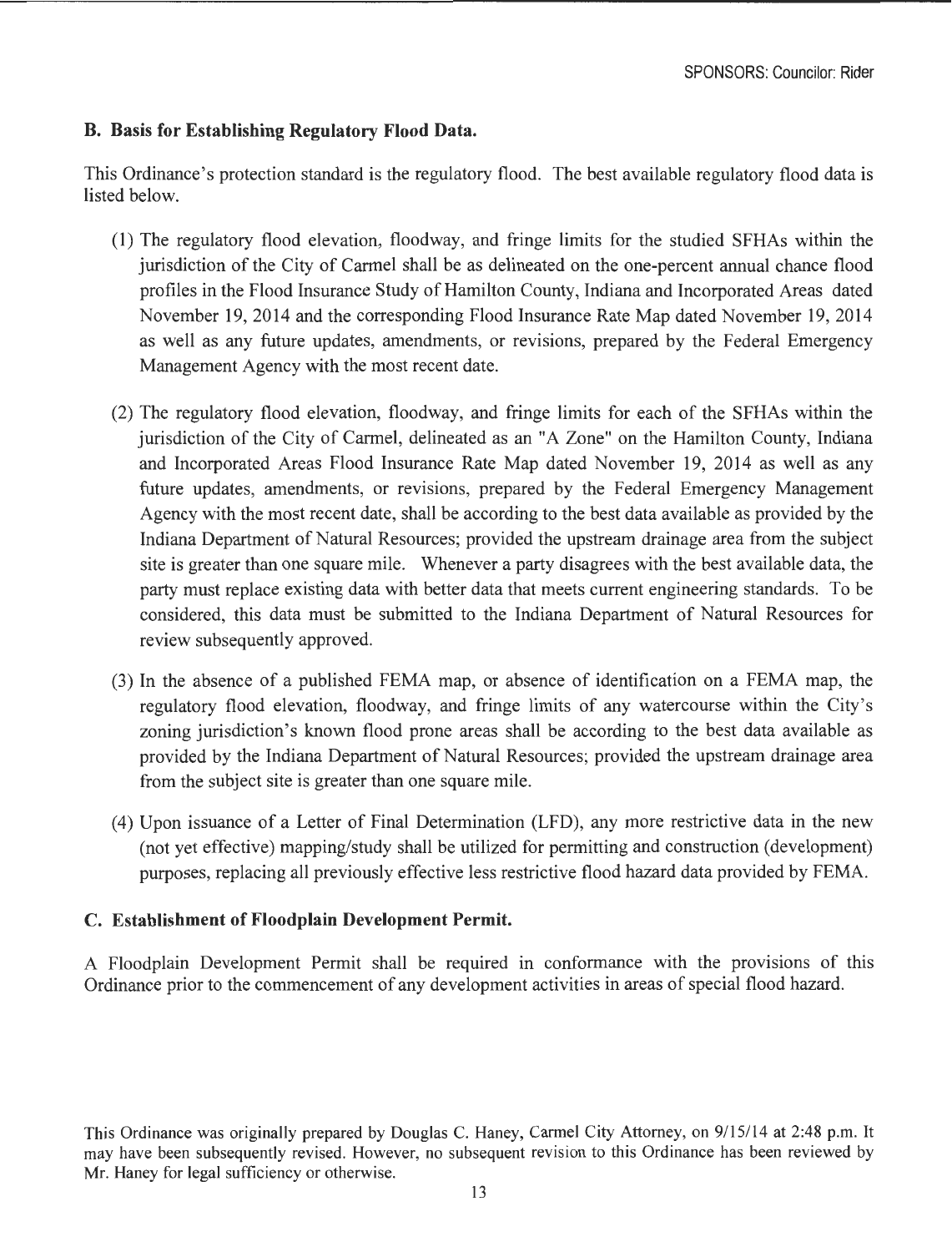# **D. Compliance.**

No structure shall hereafter be located, extended, converted or structurally altered within the SFHA without full compliance with the terms of this Ordinance and other applicable regulations. No land or stream within the SFHA shall hereafter be altered without full compliance with the terms of this Ordinance and other applicable regulations.

### **E. Abrogation and Greater Restrictions.**

This Ordinance is not intended to repeal, abrogate, or impair any existing easements, covenants, or deed restrictions. However, where this Ordinance and another conflict or overlap, whichever imposes the more stringent restrictions shall prevail.

### **F. Discrepancy between Mapped Floodplain and Actual Ground Elevations.**

- (1) In cases where there is a discrepancy between the mapped floodplain (SFHA) on the FIRM and the actual ground elevations, the elevation provided on the profiles shall govern.
- (2) If the elevation of the site in question is below the base flood elevation, that site shall be included in the SFHA and regulated accordingly.
- (3) If the elevation (natural grade) of the site in question is above the base flood elevation and not located within the floodway, that site shall be considered outside the SFHA and the floodplain regulations will not be applied. The property owner shall be advised to apply for a LOMA.

#### **G. Interpretation.**

In the interpretation and application of this Ordinance all provisions shall be:

- (1) Considered as minimum requirements.
- (2) Liberal construction is required in order to effectuate the purposes of this ordinance.
- (3) Deemed neither to limit nor repeal any other powers granted under state statutes.

#### **H. Warning and Disclaimer of Liability.**

The degree of flood protection required by this Ordinance is considered reasonable for regulatory purposes and is based on available information derived from engineering and scientific methods of study. Larger floods can and will occur on rare occasions. Therefore, this Ordinance does not create any liability on the part of the City of Carmel, the Indiana Department of Natural Resources, or the State of Indiana, for any flood damage that results from reliance on this Ordinance or any administrative decision made lawfully thereunder.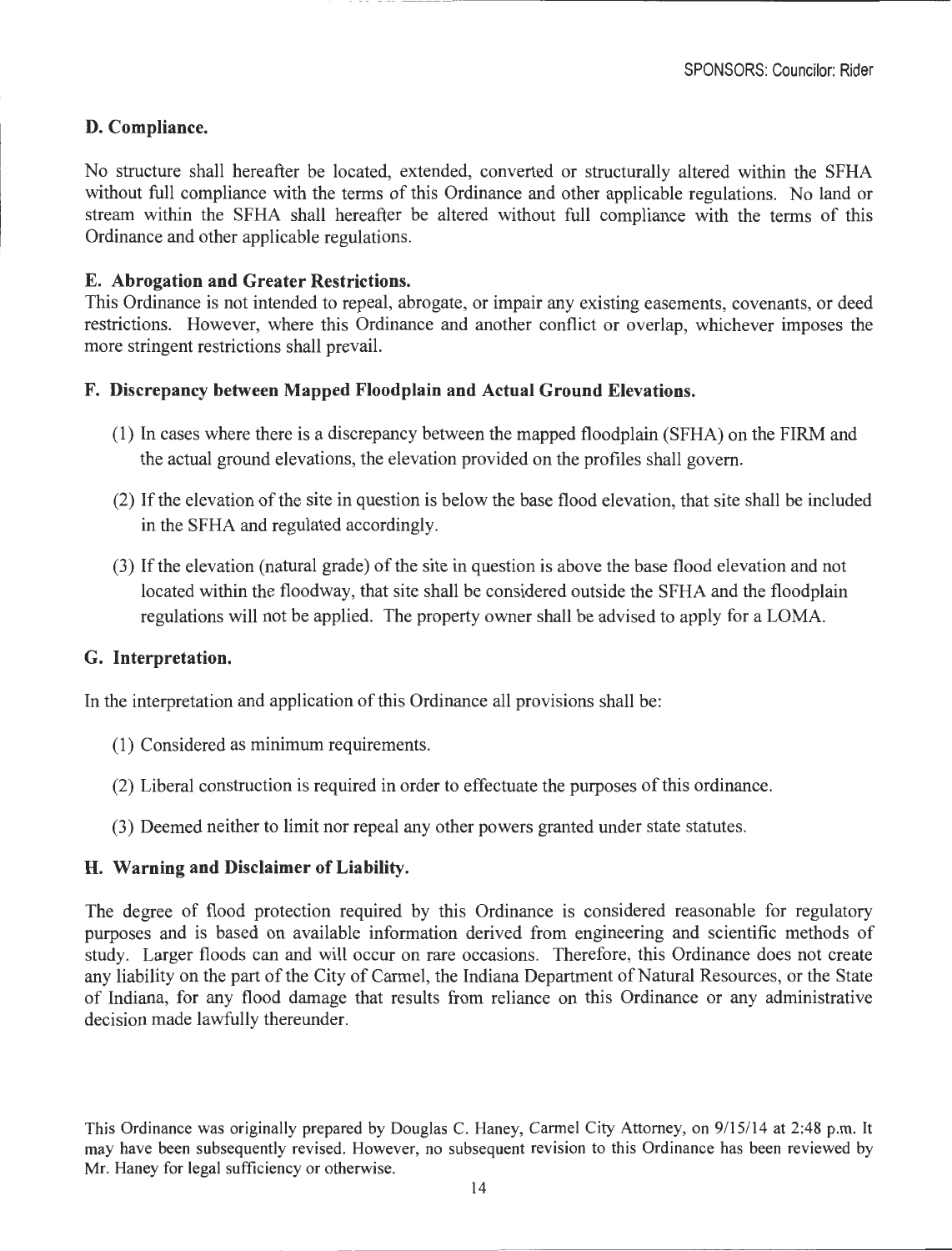# **I. Penalties for Violation.**

Failure to obtain a Floodplain Development Permit in the SFHA or failure to comply with the requirements of a Floodplain Development Permit or conditions of a variance shall be deemed to be a violation of this Ordinance. All violations shall be considered a common nuisance and be treated as such in accordance with the provisions of Chapter 34 of the Zoning Code for the City of Carmel. All violations shall be punishable by a fine not exceeding Five Hundred (\$500.00) Dollars. A separate offense shall be deemed to occur for each day the violation continues to exist. Nothing herein shall prevent the City from taking such other lawful action to prevent or remedy any violations. All costs connected therewith shall accrue to the person or persons responsible.

# **Chapter 4. Administration.**

### **A. Designation of Administrator.**

The Director of the Department of Community Services ("DOCS") shall serve to administer and implement the provisions of this ordinance and is herein referred to as the Floodplain Administrator.

### **B. Permit Procedures.**

Application for a Floodplain Development Permit shall be made to the Floodplain Administrator on forms furnished by him or her prior to any development activities, and may include, but not be limited to, the following: plans in duplicate drawn to scale showing the nature, location, dimensions, and elevations of the area in question; existing or proposed structures, earthen fill, storage of materials or equipment, drainage facilities, and the location of the foregoing. Specifically the following information is required:

- (1) Application Stage.
	- a) A description of the proposed development.
	- b) Location of the proposed development sufficient to accurately locate property and structure(s) in relation to existing roads and streams.
	- c) A legal description of the property site.
	- d) A site development plan showing existing and proposed development locations and existing and proposed land grades.
	- e) Elevation of the top of the planned lowest floor (including basement) of all proposed buildings. Elevation should be in NA VD 88 or NGVD.
	- f) Elevation (in NAVD 88 or NGVD) to which any non-residential structure will be floodproofed.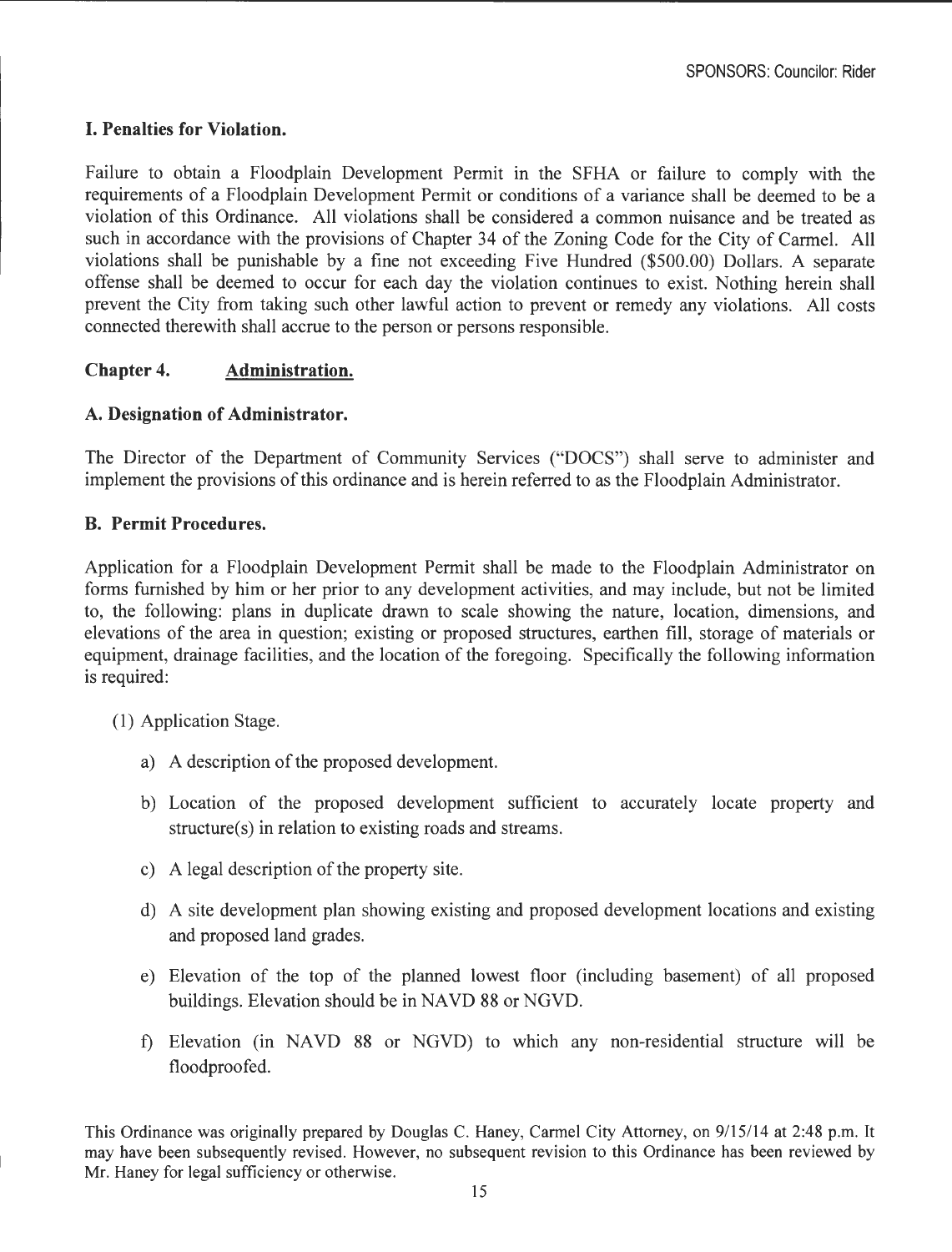- g) Description of the extent to which any watercourse will be altered or relocated as a result of proposed development. A hydrologic and hydraulic engineering study is required and any watercourse changes submitted to DNR for approval and then to FEMA as a Letter of Map Revision. (See Chapter 4, Section C (6) for additional information.)
- (2) Construction Stage.

Upon establishment/placement of the lowest floor, before framing continues, to include any approved floodproofing, it shall be the duty of the applicant to submit to the Floodplain Administrator a certification of the NAVD 88 or NGVD elevation of the lowest floor or floodproofed elevation, as built. Said certification shall be prepared by or under the direct supervision of a registered land surveyor or professional engineer and certified by the same. When floodproofing is utilized for a particular structure said certification shall be prepared by or under the direct supervision of a professional engineer or architect and certified by same. Any work undertaken prior to submission of the floodproofing certification shall be at the applicant's risk. The Floodplain Administrator shall review the lowest floor and floodproofing elevation survey data submitted. The applicant shall correct deficiencies detected by such review before any further work is allowed to proceed. Failure to submit the survey or failure to make said corrections required hereby shall be cause to issue a stop-work order for the project.

Any work undertaken prior to submission of the elevation certification shall be at the applicant's risk.

(3) Finished Construction.

Upon completion of construction, a FEMA elevation certificate, Form 81-31 , which depicts all finished construction, is required to be submitted to the Floodplain Administrator. If the project includes a floodproofing measure, a FEMA floodproofing certificate. Form 81-65, is required to be submitted by the applicant to the Floodplain Administrator.

#### **C. Duties and Responsibilities of the Floodplain Administrator.**

The Floodplain Administrator and/or designated staff is hereby authorized and directed to enforce the provisions of this Ordinance. The administrator is further authorized to render interpretations of this ordinance, which are consistent with its spirit and purpose.

Duties and Responsibilities of the Floodplain Administrator shall include, but are not limited to:

- (1) Review all floodplain development permits to assure that the permit requirements of this ordinance have been satisfied.
- (2) Inspect and inventory damaged structures in the SFHA and complete substantial damage determinations.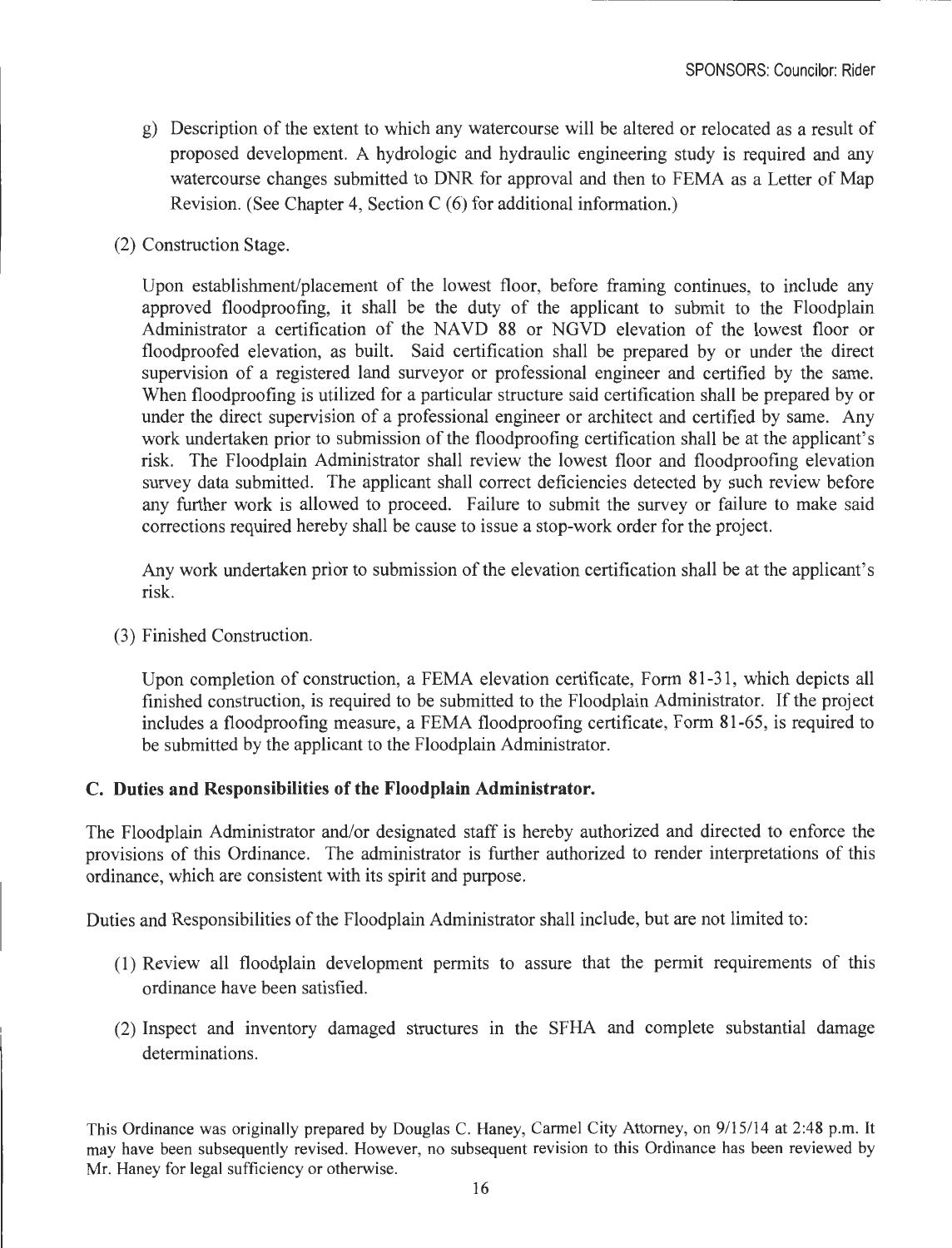- (3) Ensure that construction authorization has been granted by the Indiana Department of Natural Resources for all development projects subject to Chapter 5, Sections E and G (1) of this Ordinance, and maintain a record of such authorization (either copy of actual permit/authorization or floodplain analysis/regulatory assessment).
- (4) Ensure that all necessary federal or state permits have been received prior to issuance of the local floodplain development permit. Copies of such permits/authorizations are to be maintained on file with the floodplain development permit.
- (5) Maintain and track permit records involving additions and improvements to residences located in the floodway.
- (6) Notify adjacent communities and the State Floodplain Coordinator prior to any alteration or relocation of a watercourse, and submit copies of such notifications to FEMA.
- (7) Maintain for public inspection and furnish upon request local permit documents, damaged structure inventories, substantial damage determinations, regulatory flood data, SFHA maps, Letters of Map Change (LOMC), copies of DNR permits, letters of authorization, and floodplain analysis and regulatory assessments (letters of recommendation), federal permit documents, and "as-built" elevation and floodproofing data for all buildings constructed subject to this ordinance.
- (8) Utilize and enforce all Letters of Map Change (LOMC) or Physical Map Revisions (PMR) issued by FEMA for the currently effective SFHA maps of the City's zoning jurisdiction.
- (9) Assure that maintenance is provided within the altered or relocated portion of said watercourse so that the flood-carrying capacity is not diminished.
- (10) Review certified plans and specifications for compliance.
- (11) Verify and record the actual elevation of the lowest floor (including basement) of all new or substantially improved structures, in accordance with Chapter 4 Subsection B.
- (12) Verify and record the actual elevation to which any new or substantially improved structures have been floodproofed in accordance with Chapter 4, Section B.
- (13) Perform a minimum of three inspections to ensure that all applicable ordinance and floodplain development requirements have been satisfied. The first upon the establishment of the Flood Protection Grade reference mark at the development site; the second upon the establishment of the structure's footprint/establishment of the lowest floor; and the final inspection upon completion and submission of the required finished construction elevation certificate. The City shall have the right to enter and inspect properties located in the SFHA.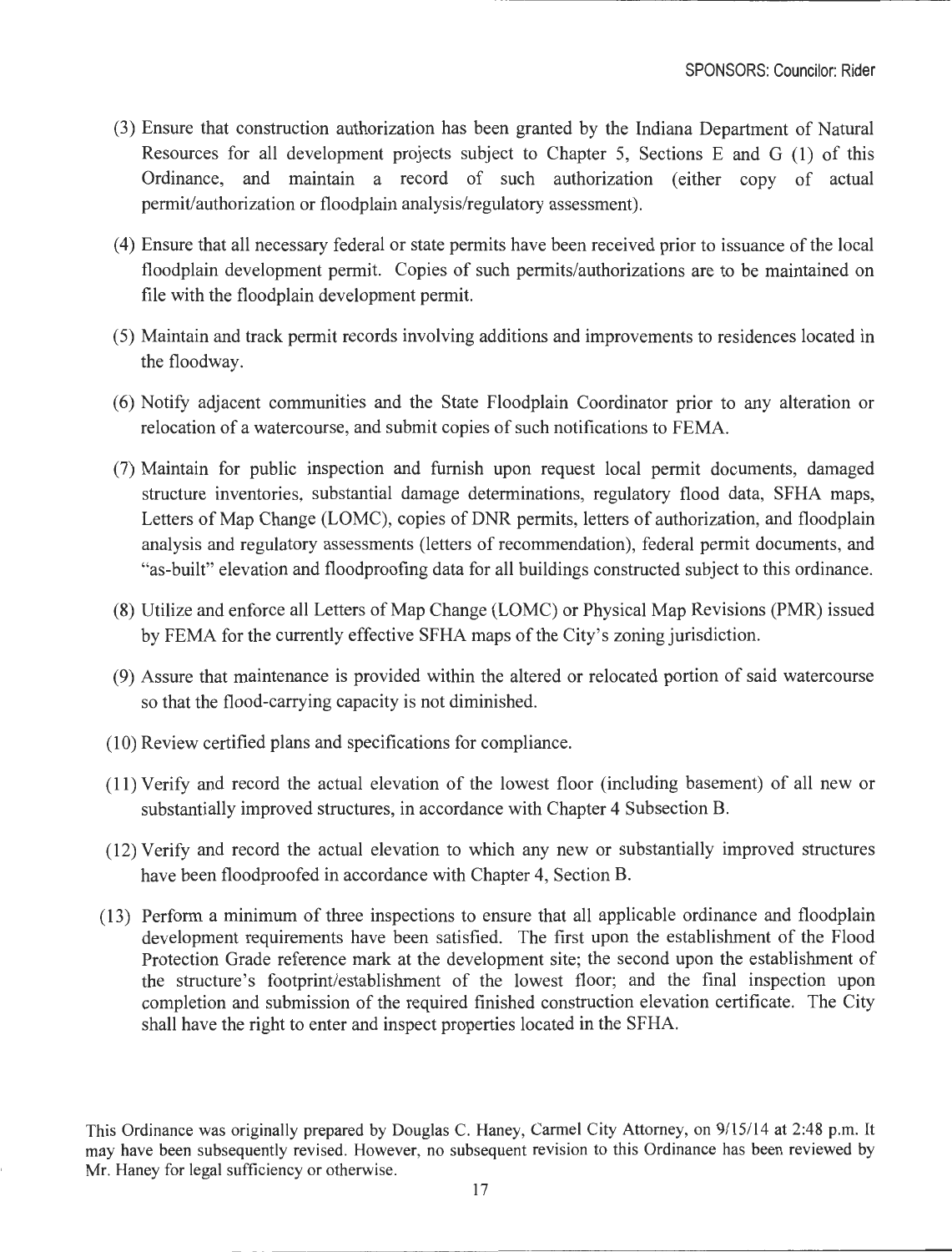- (14) Stop Work Orders
	- a) Upon notice from the floodplain administrator, work on any building, structure or premises that is being done contrary to the provisions of this ordinance shall immediately cease.
	- b) Such notice shall be in writing and shall be given to the owner of the property, or to his agent, or to the person doing the work, and shall state the conditions under which work may be resumed.
- (15) Revocation of Permits
	- a) The floodplain administrator may revoke a permit or approval, issued under the provisions of the ordinance, in cases where there has been any false statement or misrepresentation as to the material fact in the application or plans on which the permit or approval was based.
	- b) The floodplain administrator may revoke a permit upon determination by the floodplain administrator that the construction, erection, alteration, repair, moving, demolition, installation, or replacement of the structure for which the permit was issued is in violation of, or not in conformity with, the provisions of this ordinance.

### **Chapter 5. Provisions for Flood Hazard Reduction.**

#### **A. General Standards.**

In all SFHAs and known flood prone areas the following provisions are required:

- (1) New construction and substantial improvements shall be anchored to prevent flotation, collapse or lateral movement of the structure.
- (2) Manufactured homes shall be anchored to prevent flotation, collapse, or lateral movement. Methods of anchoring may include, but are not limited to, use of over-the-top or frame ties to ground anchors. This standard shall be in addition to and consistent with applicable state requirements for resisting wind forces.
- (3) New construction and substantial improvements shall be constructed with materials and utility equipment resistant to flood damage below the FPG.
- (4) New construction and substantial improvements shall be constructed by methods and practices that minimize flood damage.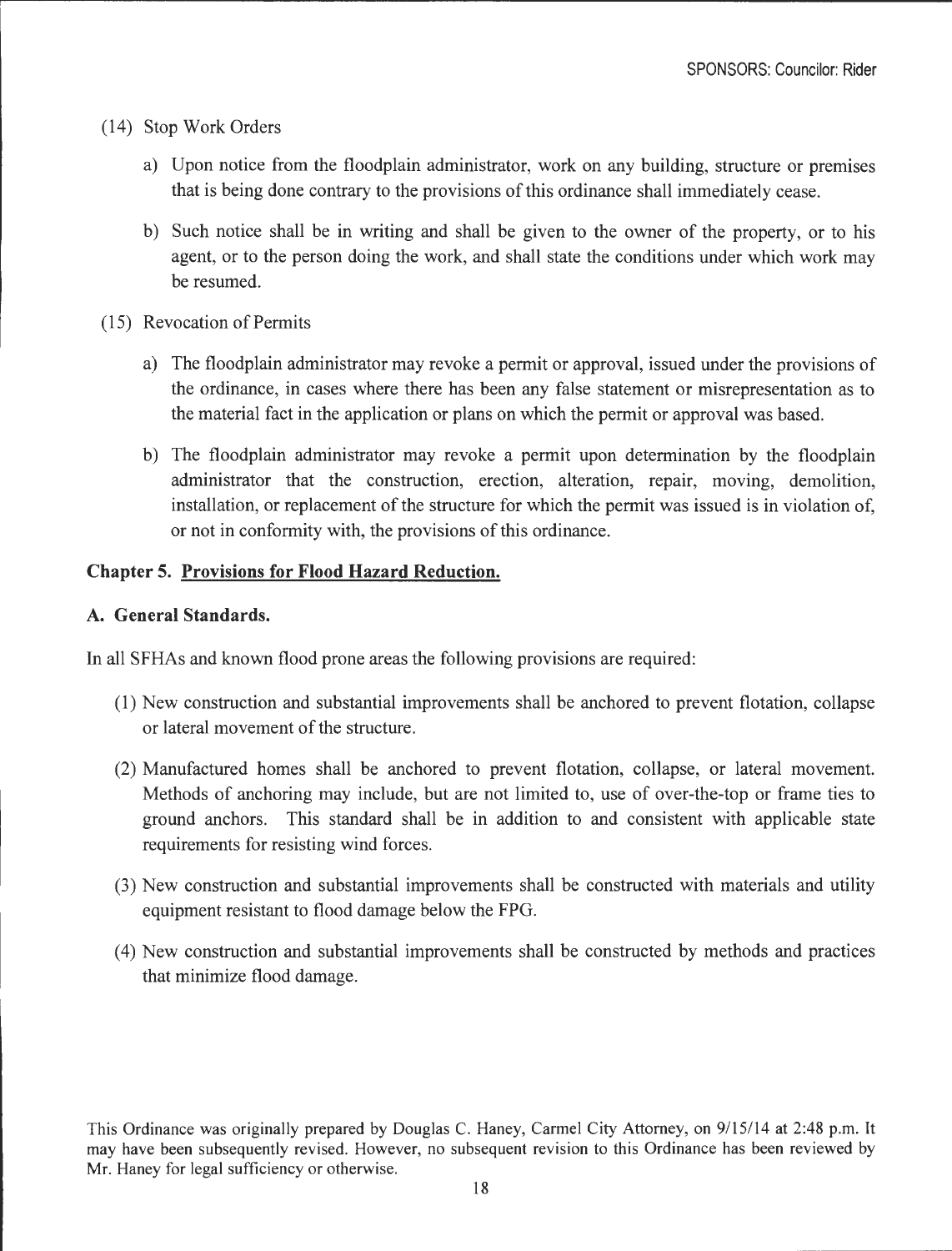- (5) Electrical, heating, ventilation, plumbing, air conditioning equipment, utility meters, and other service facilities shall be located at/above the FPG or designed so as to prevent water from entering or accumulating within the components below the FPG. Water and sewer pipes, electrical and telephone lines, submersible pumps, and other waterproofed service facilities may be located below the FPG.
- $(6)$  New and replacement water supply systems shall be designed to minimize or eliminate infiltration of flood waters into the system.
- (7) New and replacement sanitary sewage systems shall be designed to minimize or eliminate infiltration of flood waters into the system.
- (8) On-site waste disposal systems shall be located and constructed to avoid impairment to them or contamination from them during flooding.
- (9) Any alteration, repair, reconstruction or improvements to a structure that is in compliance with the provisions of this ordinance shall meet the requirements of "new construction" as contained in this ordinance.
- (10) Parking lots, driveways, and sidewalks within the SFHA shall be constructed with permeable materials.
- (11) Whenever any portion of the SFHA is authorized for use, the volume of space which will be occupied by the authorized fill or structure below the BFE shall be compensated for and balanced by an equivalent volume of excavation taken below the BFE. The excavation volume shall be at least equal to the volume of storage lost (replacement ratio of one (1) to one (1)) due to the fill or structure.
	- a) The excavation shall take place in the floodplain and in the same property in which the authorized fill or structure is located.
	- b) Under certain circumstances, the excavation may be allowed to take place outside of but adjacent to the floodplain provided that the excavated volume will be below the regulatory flood elevation, will be in the same property in which the authorized fill or structure is located, will be accessible to the regulatory flood water, will not be subject to ponding when not inundated by flood water, and that it shall not be refilled.
	- c) The excavation shall provide for true storage of floodwater but shall not be subject to ponding when not inundated by flood water.
	- d) The fill or structure shall not obstruct a drainage way leading to the floodplain.
	- e) The grading around the excavation shall be such that the excavated area is accessible to the regulatory flood water.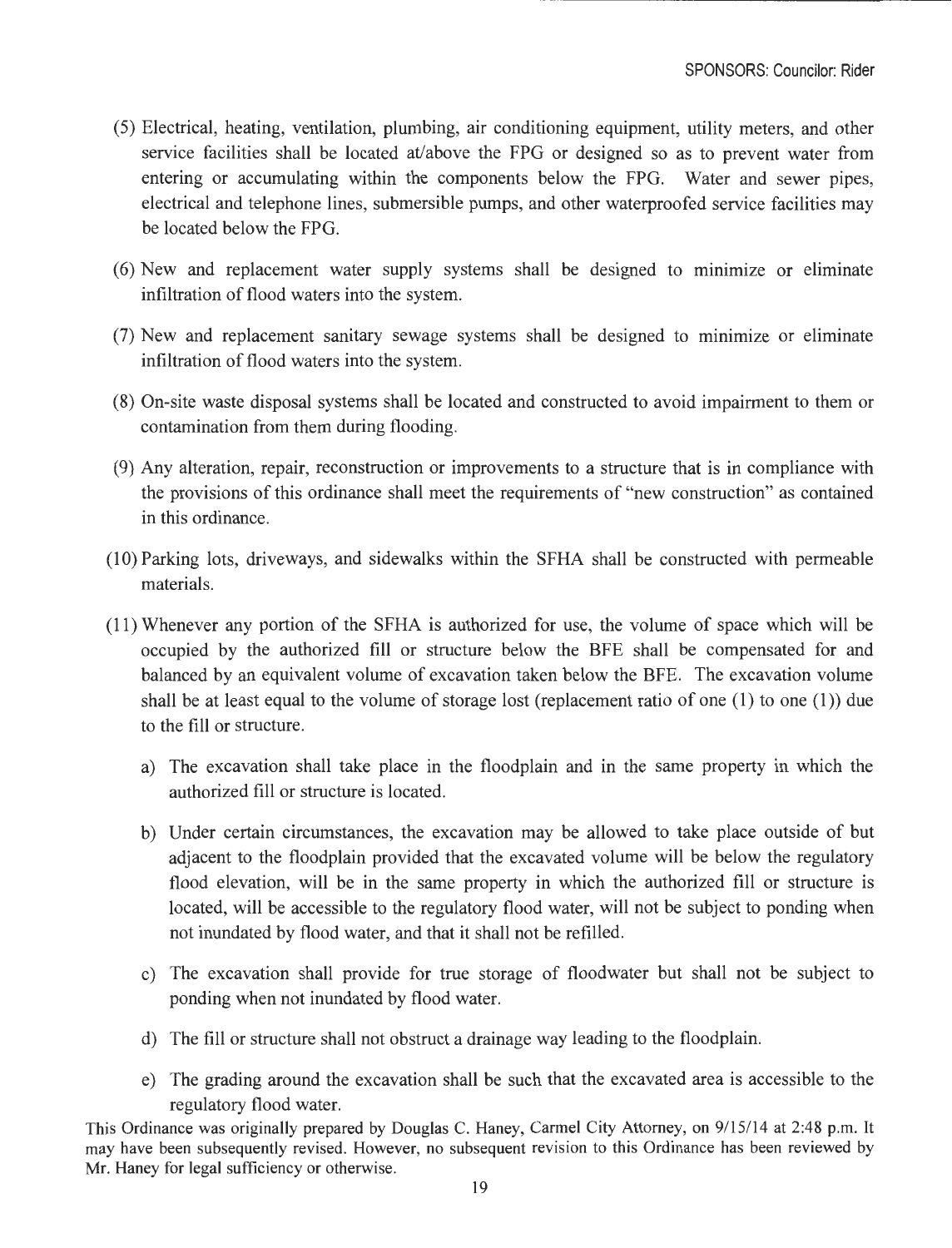- f) The fill or structure shall be of a material deemed stable enough to remain firm and in place during periods of flooding and shall include provisions to protect adjacent property owners against any increased runoff or drainage resulting from its placement.
- g) Plans depicting the areas to be excavated and filled shall be submitted prior to the actual start of construction or any site work; once site work is complete, but before the actual start of construction, the applicant shall provide to the Floodplain Administrator a certified survey of the excavation and fill sites demonstrating the fill and excavation comply with this article.

### **B. Specific Standards.**

In all SFHAs, the following provisions are required:

- (1) In addition to the requirements of Chapter 5, Section A, all structures to be located in the SFHA shall be protected from flood damage below the FPG. This building protection requirement applies to the following situations:
	- a) Construction or placement of any structure having a floor area greater than four hundred ( 400) square feet.
	- b) Addition or improvement made to any existing structure where the cost of the addition or improvement equals or exceeds fifty (50%) percent of the value of the existing structure (excluding the value of the land).
	- c) Reconstruction or repairs made to a damaged structure where the costs of restoring the structure to it's before damaged condition equals or exceeds fifty (50%) percent of the market value of the structure ( excluding the value of the land) before damage occurred.
	- d) Installing a travel trailer or recreational vehicle on a site for more than one hundred and eighty (180) days.
	- e) Installing a manufactured home on a new site or a new manufactured home on an existing site. This ordinance does not apply to returning the existing manufactured home to the same site it lawfully occupied before it was removed to avoid flood damage.
	- f) Reconstruction or repairs made to a repetitive loss structure.
	- g) Addition or improvement made to any existing structure with a previous addition or improvement constructed since the City's first floodplain ordinance.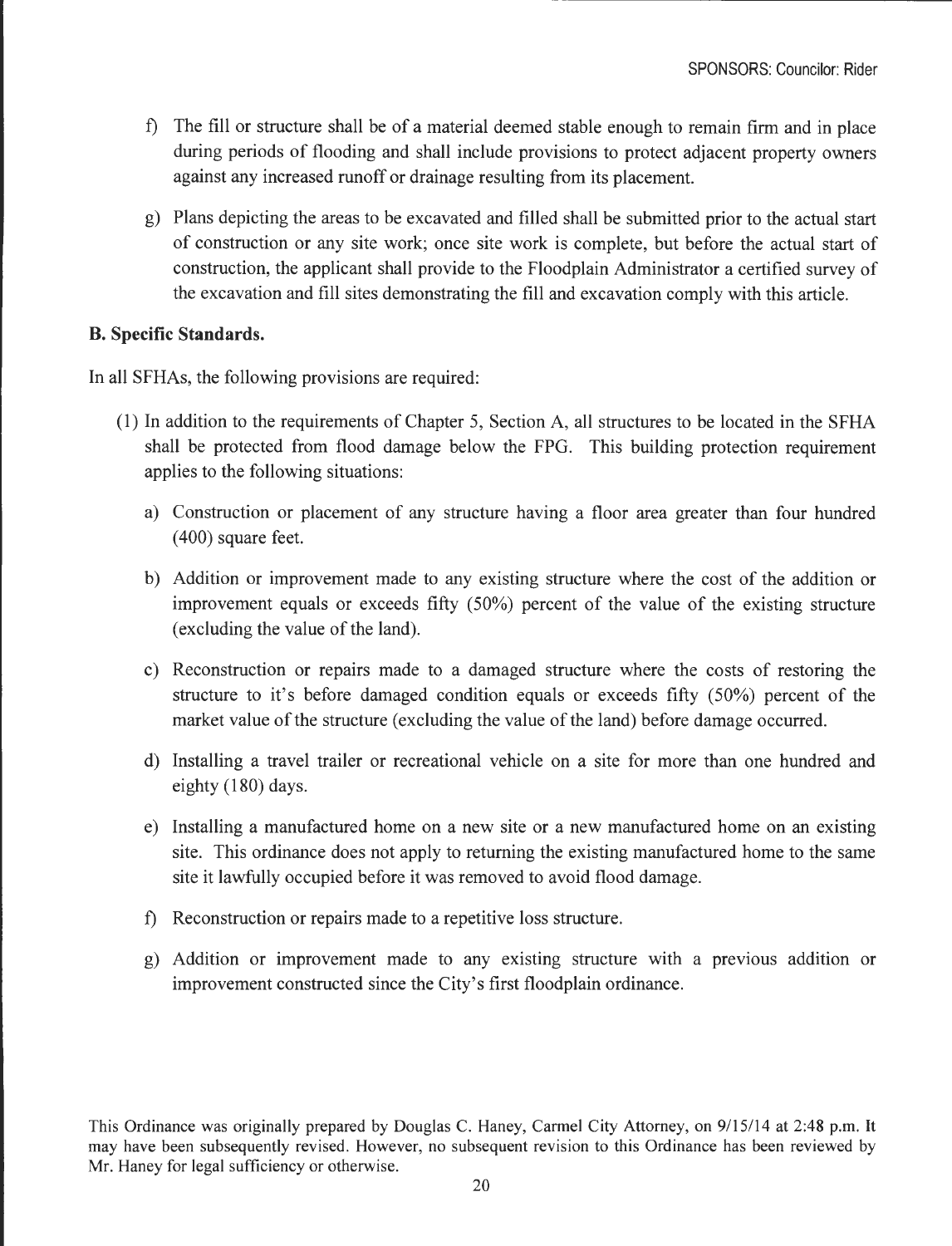- (2) **Residential Structures.** New construction or substantial improvement of any residential structure (or manufactured home) shall have the lowest floor; including basement, at or above the FPG (two feet above the base flood elevation). Should solid foundation perimeter walls be used to elevate a structure, openings sufficient to facilitate the unimpeded movements of floodwaters shall be provided in accordance with the standards of Chapter 5, Section B (4).
- (3) **Non-Residential Structures.** New construction or substantial improvement of any commercial, industrial, or non-residential structure (or manufactured home) shall either have the lowest floor, including basement, elevated to or above the FPG (two (2) feet above the base flood elevation) or be floodproofed to or above the FPG. Should solid foundation perimeter walls be used to elevate a structure, openings sufficient to facilitate the unimpeded movements of floodwaters shall be provided in accordance with the standards of Chapter 5, Section B (4). Structures located in all "A Zones" may be floodproofed in lieu of being elevated if done in accordance with the following:
	- a) A Registered Professional Engineer or Architect shall certify that the structure has been designed so that below the FPG, the structure and attendant utility facilities are watertight and capable of resisting the effects of the regulatory flood. The structure design shall take into account flood velocities, duration, rate of rise, hydrostatic pressures, and impacts from debris or ice. Such certification shall be provided to the official as set forth in Chapter 4, Section C (12).
	- b) Floodproofing measures shall be operable without human intervention and without an outside source of electricity.
- ( 4) **Elevated Structures.** New construction or substantial improvements of elevated structures shall have the lowest floor at or above the FPG.

Elevated structures with fully enclosed areas formed by foundation and other exterior walls below the flood protection grade shall be designed to preclude finished living space and designed to allow for the entry and exit of floodwaters to automatically equalize hydrostatic flood forces on exterior walls. Designs must meet the following minimum criteria:

- a) Provide a minimum of two openings located in a minimum of two (2) exterior walls (having a total net area of not less than one square inch for every one square foot of enclosed area).
- b) The bottom of all openings shall be no more than one foot above the exterior grade or the interior grade immediately beneath each opening, whichever is higher.
- c) Openings may be equipped with screens, louvers, valves or other coverings or devices provided they permit the automatic flow of floodwaters in both directions.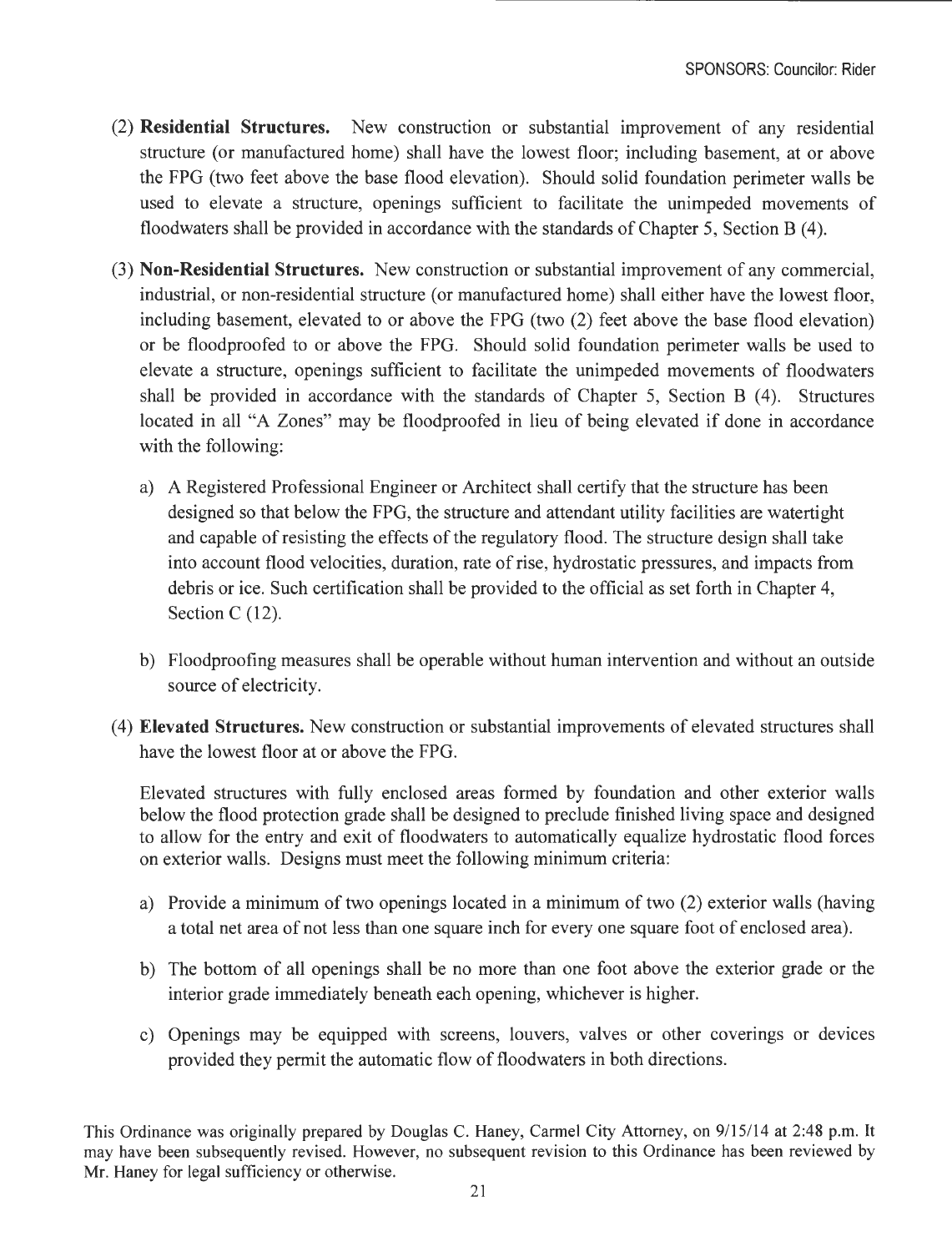- d) Access to the enclosed area shall be the minimum necessary to allow for parking for vehicles (garage door) or limited storage of maintenance equipment used in connection with the premises (standard exterior door) or entry to the living area (stairway or elevator).
- e) The interior portion of such enclosed area shall not be partitioned or finished into separate rooms.
- f) The interior grade of such enclosed area shall be at an elevation at or higher than the exterior grade.
- g) Openings are to be not less than three (3) inches in any direction in the plane of the wall. This requirement applies to the hole in the wall, excluding any device that may be inserted such as typical foundation air vent device.
- h) Property owners shall be required to execute a flood openings/venting affidavit acknowledging that all openings will be maintained as flood vents, and that the elimination or alteration of the openings in any way will violate the requirements of Chapter 5, Section B (4). Periodic inspections will be conducted by the Floodplain Administrator to ensure compliance. The affidavit shall be recorded in the office of the Hamilton County Recorder.
- i) Property owners shall be required to execute and record with the structure's deed a nonconversion agreement declaring that the area below the lowest floor (where the interior height of the enclosure exceeds six (6) feet) or the detached accessory building shall not be improved, finished or otherwise converted; the City will have the right to inspect the enclosed area. The non-conversion agreement shall be recorded in the office of the Hamilton County Recorder.
- (5) **Structures Constructed on Fill.** A residential or nonresidential structure may be constructed on a permanent land fill in accordance with the following:
	- a) The fill shall be placed in layers no greater than 1 foot deep before compacting to ninety five (95%) percent of the maximum density obtainable with either the Standard or Modified Proctor Test method, which shall be retained in permit file.
	- b) The fill shall extend five (5) feet beyond the foundation of the structure before sloping below the BFE.
	- c) The fill shall be protected against erosion and scour during flooding by vegetative cover, riprap, or bulkheading. If vegetative cover is used, the slopes shall be no steeper than three (3) feet horizontal to one (1) foot vertical.
	- d) The fill shall not adversely affect the flow of surface drainage from or onto neighboring properties.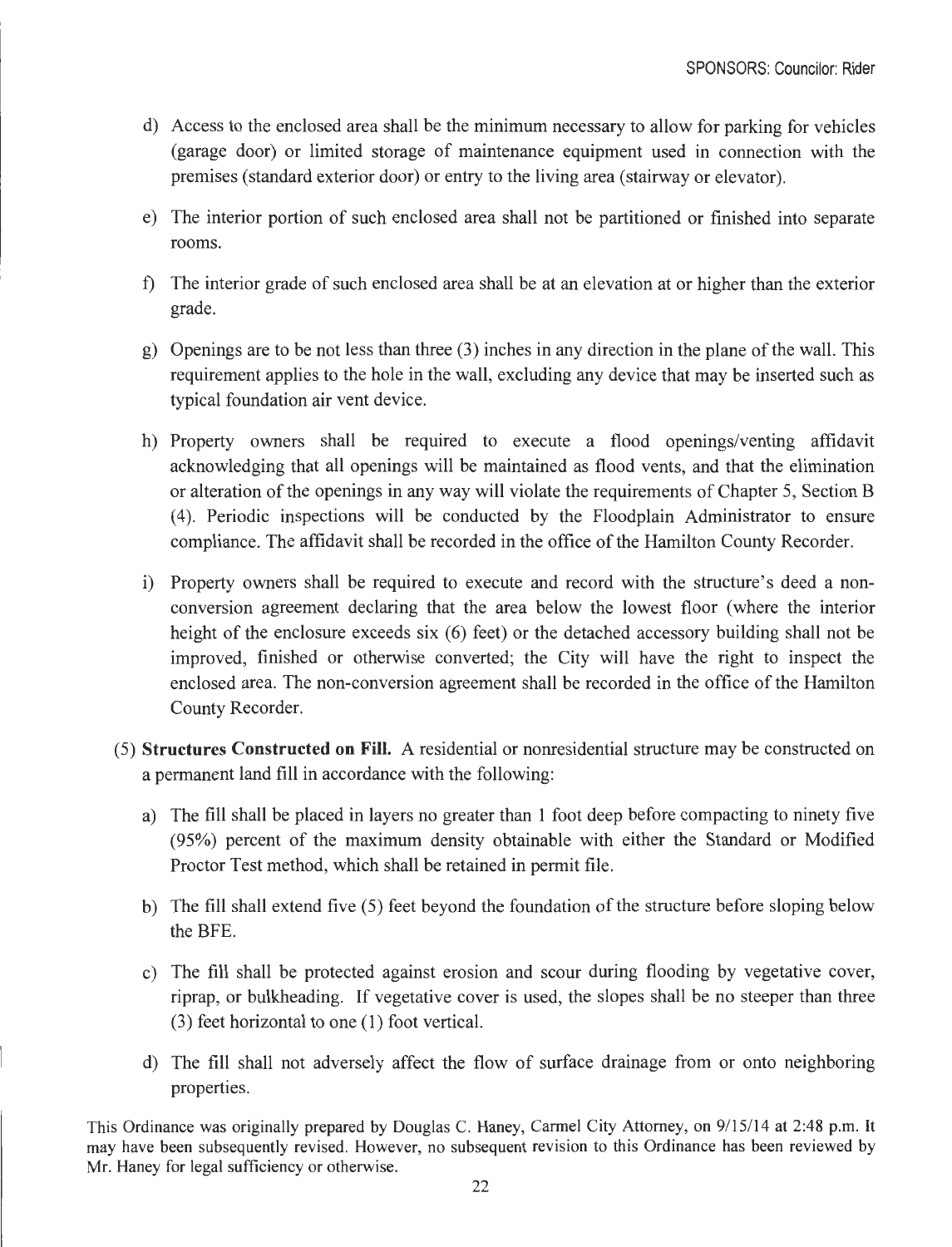- e) The top of the lowest floor including basements shall be at or above the FPG.
- f) Fill shall be composed of clean granular or earthen material.
- (6) **Standards for Manufactured Homes and Recreational Vehicles.** Manufactured homes and recreational vehicles to be installed or substantially improved on a site for more than one hundred and eighty (180) days must meet one of the following requirements:
	- a) These requirements apply to all manufactured homes to be placed on a site outside a manufactured home park or subdivision; in a new manufactured home park or subdivision; in an expansion to an existing manufactured home park or subdivision; or in an existing manufactured home park or subdivision on which a manufactured home has incurred "substantial damage" as a result of a flood:
		- (i) The manufactured home shall be elevated on a permanent foundation such that the lowest floor shall be at or above the FPG and securely anchored to an adequately anchored foundation system to resist flotation, collapse, and lateral movement.
		- (ii) Fully enclosed areas formed by foundation and other exterior walls below the FPG shall be designed to preclude finished living space and designed to allow for the entry and exit of floodwaters to automatically equalize hydrostatic flood forces on exterior walls as required for elevated structures in Chapter 5, Section B (4).
	- b) These requirements apply to all manufactured homes to be placed on a site in an existing manufactured home park or subdivision that has not been substantially damaged by a flood:
		- (i) The manufactured home shall be elevated so that the lowest floor of the manufactured home chassis is supported by reinforced piers or other foundation elevations that are no less than thirty six (36) inches in height above grade and be securely anchored to an adequately anchored foundation system to resist flotation, collapse, and lateral movement.
		- (ii) Fully enclosed areas formed by foundation and other exterior walls below the FPG shall be designed to preclude finished living space and designed to allow for the entry and exit of floodwaters to automatically equalize hydrostatic flood forces on exterior walls as required for elevated structures in Chapter 5, Section B (4).
	- c) Recreational vehicles placed on a site shall either:
		- (i) be on site for less than one hundred and eighty (180) days; or,
		- (ii) be fully licensed and ready for highway use ( defined as being on its wheels or jacking system, is attached to the site only by quick disconnect type utilities and security devices, and has no permanently attached additions); or
		- (iii) meet the requirements for "manufactured homes" as stated earlier in this section.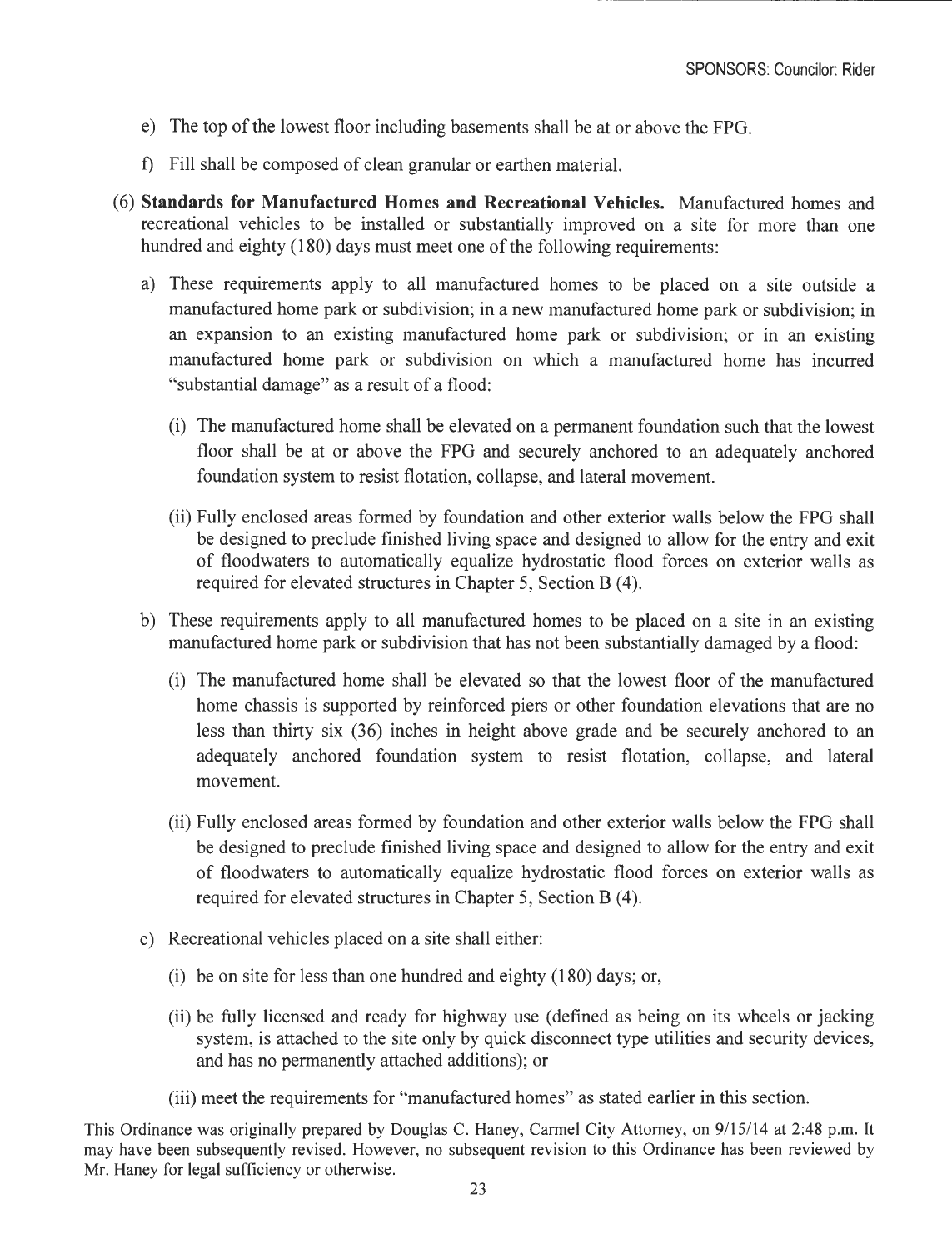- (7) **Accessory Structures.** Relief to the elevation or dry floodproofing standards may be granted for accessory structures. Such structures must meet the following standards:
	- a) Shall not be used for human habitation.
	- b) Shall be constructed of flood resistant materials.
	- c) Shall be constructed and placed on the lot to offer the minimum resistance to the flow of floodwaters.
	- d) Shall be firmly anchored to prevent flotation.
	- e) Service facilities such as electrical and heating equipment shall be elevated or floodproofed to or above the FPG.
	- f) Shall be designed to allow for the entry and exit of floodwaters to automatically equalize hydrostatic flood forces on exterior walls as required for elevated structures in Chapter 5, Section B $(4)$ .
- (8) **Above Ground Gas or Liquid Storage Tanks.** All above ground gas or liquid storage tanks shall be anchored to prevent flotation or lateral movement.

#### **C. Standards for Subdivision Proposals.**

- (1) Subdivision proposals shall be consistent with the need to minimize flood damage.
- (2) Subdivision proposals shall have public utilities and facilities such as sewer, gas, electrical, and water systems located and constructed to minimize flood damage.
- (3) Subdivision proposals shall have adequate drainage provided to reduce exposure to flood hazards.
- (4) Base flood elevation data shall be provided for subdivision proposals and other proposed development (including manufactured home parks and subdivisions), which is greater than the lesser of fifty (50) lots or five (5) acres.
- (5) All subdivision proposals shall minimize development in the SFHA and/or limit density of development permitted in the SFHA.
- (6) All subdivision proposals shall ensure safe access into/out of SFHA for pedestrians and vehicles ( especially emergency responders).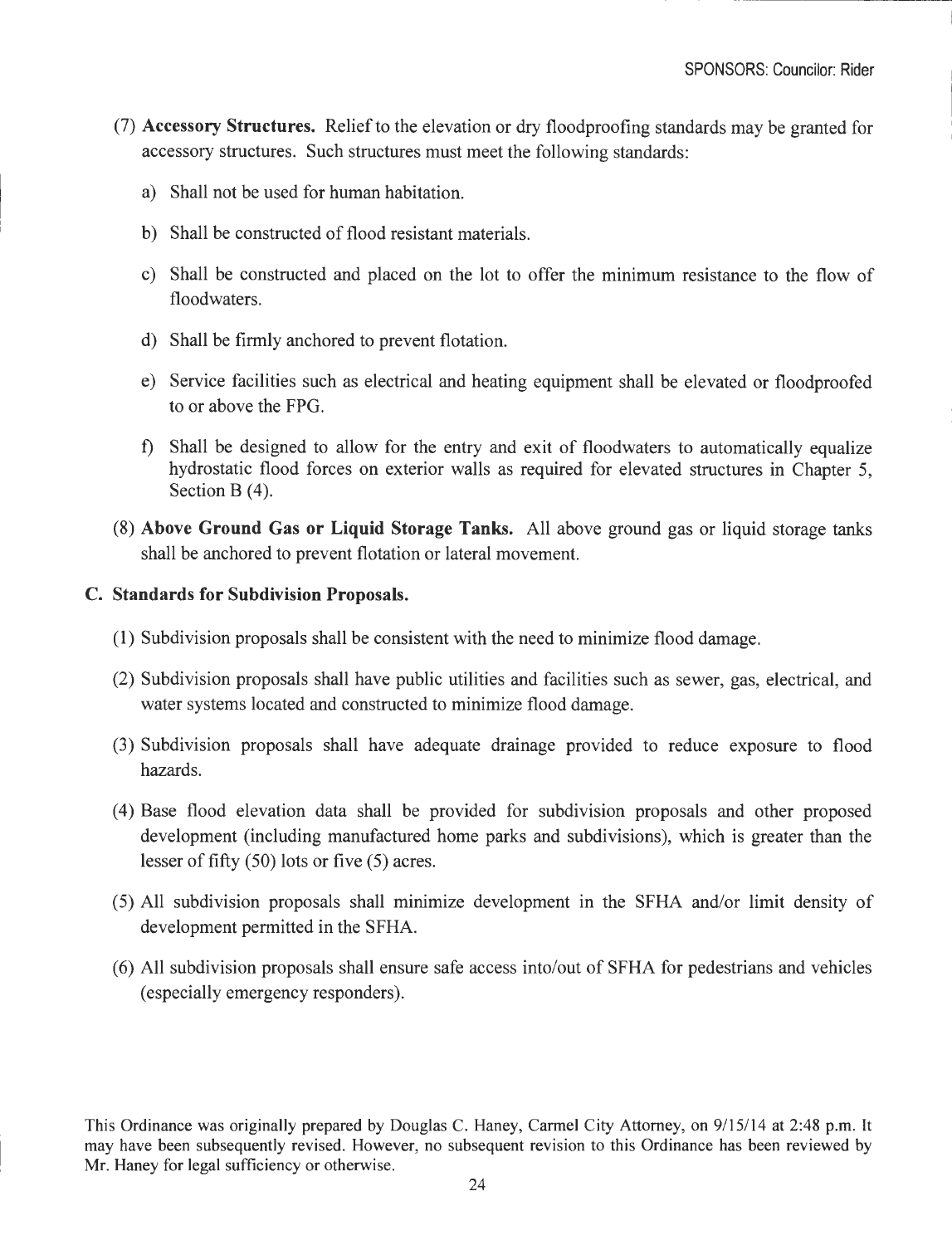SPONSORS: Councilor: Rider

### **D. Critical Facility.**

Construction of new critical facilities shall be, to the extent possible, located outside the limits of the SFHA. Construction of new critical facilities shall be permissible within the SFHA if no feasible alternative site is available. Critical facilities constructed within the SFHA shall have the lowest floor elevated to or above the FPG at the site. Floodproofing and sealing measures must be taken to ensure that toxic substances will not be displaced by or released into floodwaters. Access routes elevated to or above the FPG shall be provided to all critical facilities to the extent possible.

#### **E. Standards for Identified Floodways.**

Located within SFHAs, established in Chapter 3, Section B, are areas designated as floodways. The floodway is an extremely hazardous area due to the velocity of floodwaters, which carry debris, potential projectiles, and has erosion potential. If the site is in an identified floodway, the Floodplain Administrator shall require the applicant to forward the application, along with all pertinent plans and specifications, to the Indiana Department of Natural Resources and apply for a permit for construction in a floodway. Under the provisions of IC 14-28-1 a permit for construction in a floodway from the Indiana Department of Natural Resources is required prior to the issuance of a local building permit for any excavation, deposit, construction, or obstruction activity located in the floodway. This includes land preparation activities such as filling, grading, clearing and paving etc. undertaken before the actual start of construction of the structure. However, it does exclude non-substantial additions/improvements to existing (lawful) residences in a non-boundary river floodway. (IC 14-28-lallows construction of a nonsubstantial addition/ improvement to a residence in a non-boundary river floodway without obtaining a permit for construction in the floodway from the Indiana Department of Natural Resources. Please note that if fill is needed to elevate an addition above the existing grade, prior approval for the fill is required from the Indiana Department of Natural Resources.)

No action shall be taken by the Floodplain Administrator until a permit or letter of authorization (when applicable) has been issued by the Indiana Department of Natural Resources granting approval for construction in the floodway. Once a permit for construction in a floodway or letter of authorization has been issued by the Indiana Department of Natural Resources, the Floodplain Administrator may issue the local Floodplain Development Permit, provided the provisions contained in Chapter 5 of this ordinance have been met. The Floodplain Development Permit cannot be less restrictive than the permit for construction in a floodway issued by the Indiana Department of Natural Resources. However, the City's more restrictive regulations (if any) shall take precedence.

No development shall be allowed, which acting alone or in combination with existing or future development, that will adversely affect the efficiency of, or unduly restrict the capacity of the floodway. This adverse effect is defined as an increase in the elevation of the regulatory flood of at least fifteenhundredths (0.15) of a foot as determined by comparing the regulatory flood elevation under the project condition to that under the natural or pre-floodway condition as proven with hydraulic analyses.

For all projects involving channel modifications or fill (including levees) the City shall submit the data and request that the Federal Emergency Management Agency revise the regulatory flood data per mapping standard regulations found at 44 CFR § 65.12.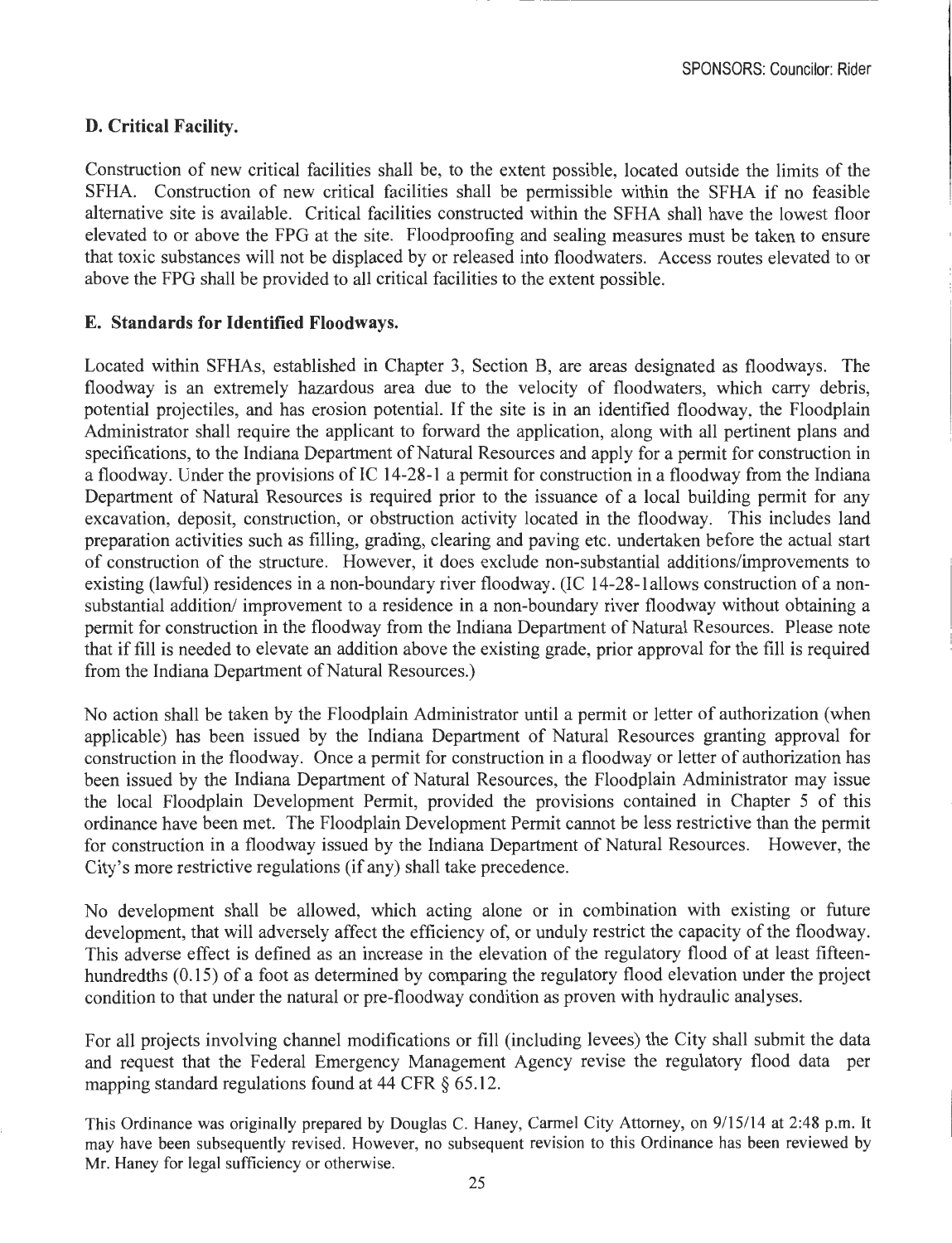## **F. Standards for Identified Fringe.**

If the site is located in an identified fringe, then the Floodplain Administrator may issue the local Floodplain Development Permit provided the provisions contained in Chapter 5 of this Ordinance have been met. The key provision is that the top of the lowest floor of any new or substantially improved structure shall be at or above the FPG.

### **G. Standards for SFHAs without Established Base Flood Elevation and/or Floodways/Fringes.**

(1) Drainage area upstream of the site is greater than one square mile:

If the site is in an identified floodplain where the limits of the floodway and fringe have not yet been determined, and the drainage area upstream of the site is greater than one square mile, the Floodplain Administrator shall require the applicant to forward the application, along with all pertinent plans and specifications, to the Indiana Department of Natural Resources for review and comment.

No action shall be taken by the Floodplain Administrator until either a permit for construction in a floodway permit (including letters of authorization) or a floodplain analysis/regulatory assessment citing the one-percent annual chance flood elevation and the recommended Flood Protection Grade has been received from the Indiana Department of Natural Resources.

Once the Floodplain Administrator has received the proper permit for construction in a floodway permit (including letters of authorization) or floodplain analysis/regulatory assessment approving the proposed development, a Floodplain Development Permit may be issued provided the conditions of the Floodplain Development Permit are not less restrictive than the conditions received from the Indiana Department of Natural Resources and the provisions contained in Chapter 5 of this ordinance have been met.

(2) Drainage area upstream of the site is less than one square mile:

If the site is in an identified floodplain where the limits of the floodway and fringe have not yet been determined and the drainage area upstream of the site is less than one square mile, the Floodplain Administrator shall require the applicant to provide an engineering analysis showing the limits of the floodplain and one-percent annual chance flood elevation for the site.

Upon receipt, the Floodplain Administrator may issue the local Floodplain Development Permit, provided the provisions contained in Chapter 5 of this Ordinance have been met.

(3) The total cumulative effect of the proposed development, when combined with all other existing and anticipated development, shall not increase the regulatory flood more than 0.14 of one foot and shall not increase flood damages or potential flood damages.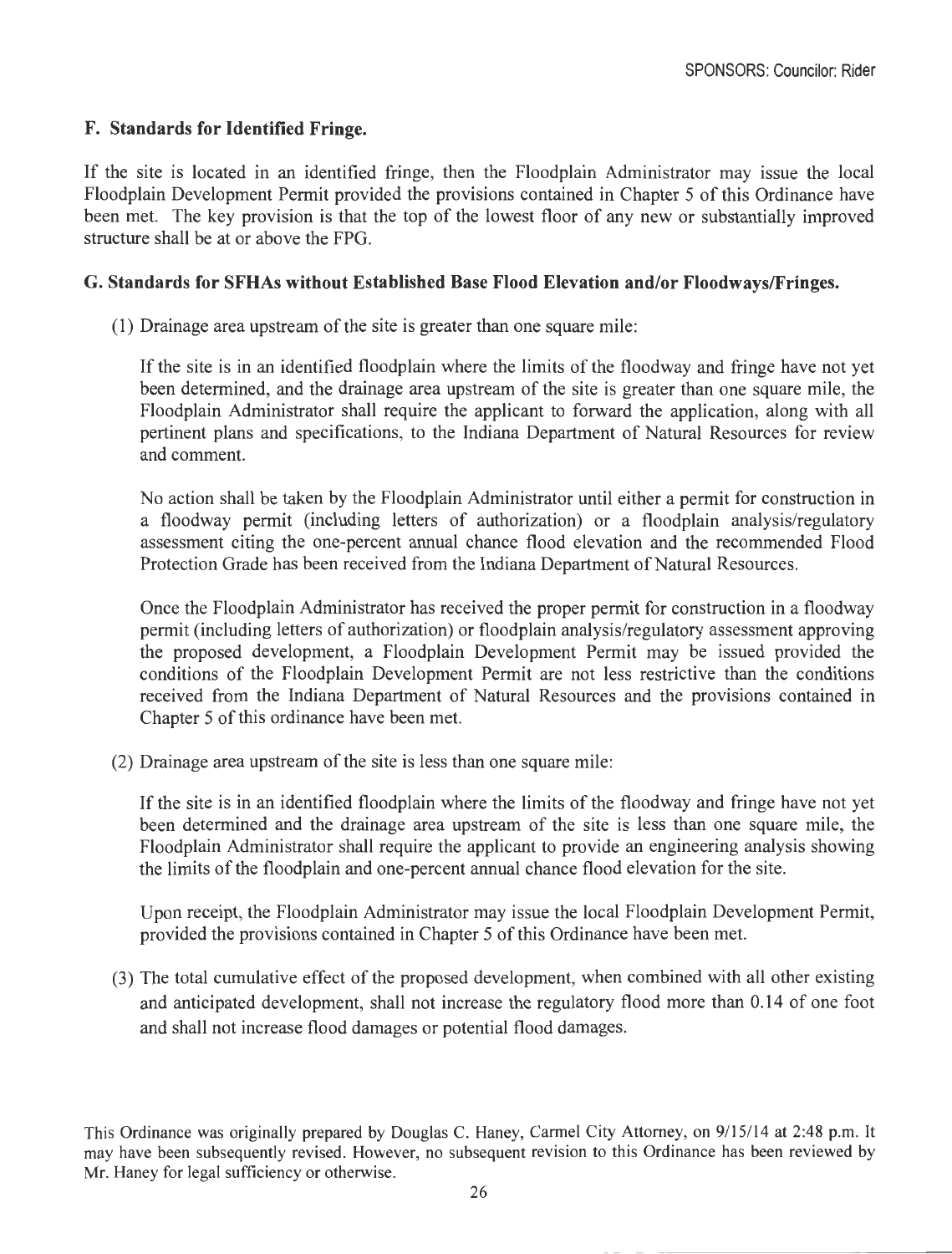### **H. Standards for Flood Prone Areas.**

All development in known flood prone areas not identified on FEMA maps, or where no FEMA published map is available, shall meet applicable standards as required per Chapter 5.

### **Chapter 6. Variance Procedures.**

### **A. Designation of Variance and Appeals Board.**

The City of Carmel Board of Zoning Appeals shall hear and decide appeals and requests for variances from requirements of this Ordinance.

### **B. Duties of Variance and Appeals Board.**

The board shall hear and decide appeals when it is alleged an error in any requirement, decision, or determination is made by the Floodplain Administrator in the enforcement or administration of this ordinance. Any person aggrieved by the decision of the board may appeal such decision per LC. 36-7-4- 1600 *et seq.* to the Hamilton County Indiana Superior Courts.

### **C. Variance Procedures.**

In passing upon such applications, the board shall consider all technical evaluations, all relevant factors, all standards specified in other sections of this ordinance, and;

- (1) The danger of life and property due to flooding or erosion damage.
- (2) The susceptibility of the proposed facility and its contents to flood damage and the effect of such damage on the individual owner.
- (3) The importance of the services provided by the proposed facility to the City.
- ( 4) The necessity to the facility of a waterfront location, where applicable.
- (5) The availability of alternative locations for the proposed use which are not subject to flooding or erosion damage.
- (6) The compatibility of the proposed use with existing and anticipated development,
- (7) The relationship of the proposed use to the comprehensive plan and floodplain management program for that area.
- (8) The safety of access to the property in times of flood for ordinary and emergency vehicles.
- (9) The expected height, velocity, duration, rate of rise, and sediment of transport of the floodwaters at the site.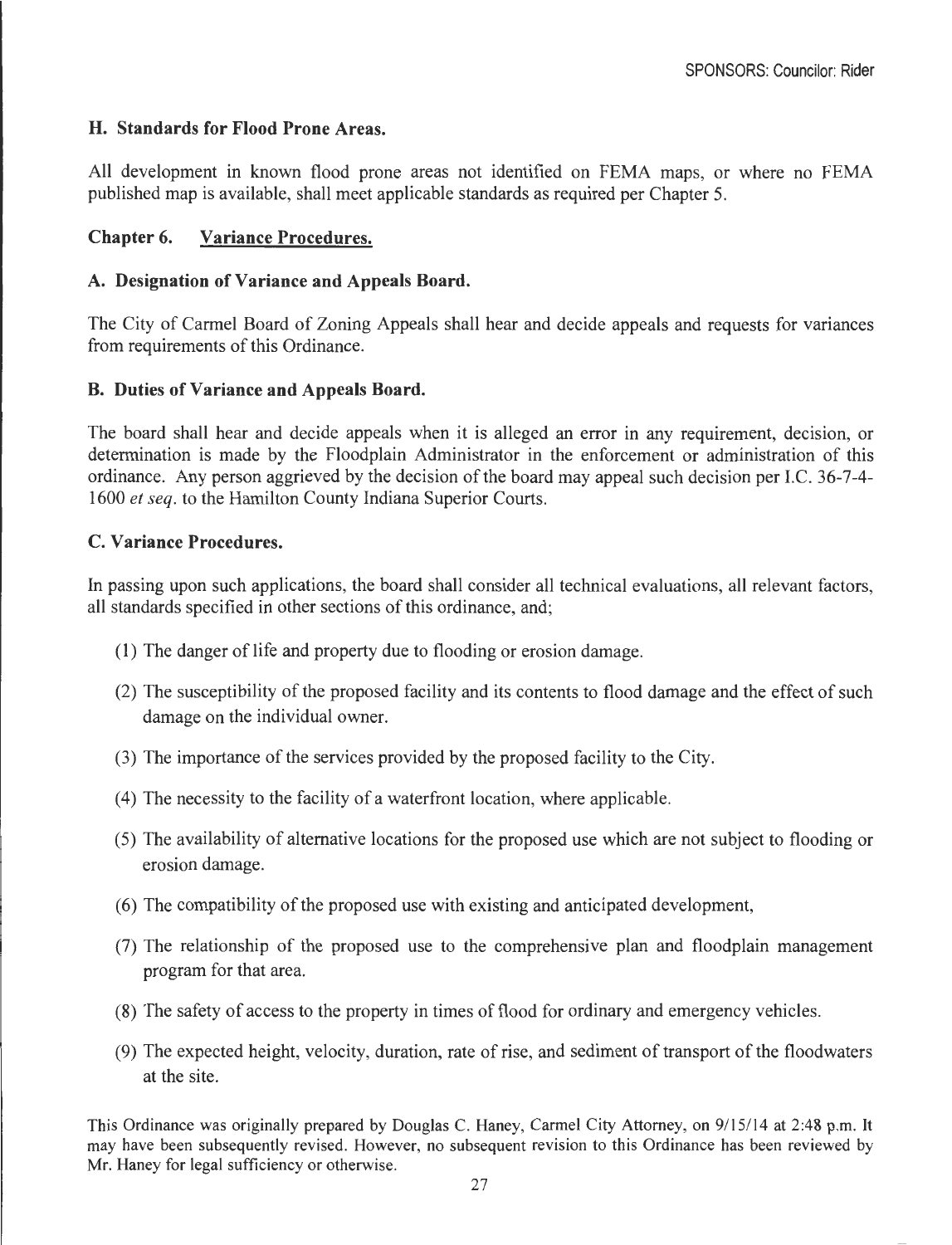(10) The costs of providing governmental services during and after flood conditions, including maintenance and repair of public utilities and facilities such as sewer, gas, electrical, and water systems, and streets and bridges.

#### **D. Conditions for Variances.**

- (1) Variances shall only be issued when there is:
	- a) A showing of good and sufficient cause.
	- b) A determination that failure to grant the variance would result in exceptional hardship.
	- c) A determination that the granting of a variance will not result in increased flood heights, additional threats to public safety, extraordinary public expense, create nuisances, cause fraud or victimization of the public, or conflict with existing laws or ordinances.
- (2) No variance for a residential use within a floodway subject to Chapter 5, Sections E or G (1) of this Ordinance may be granted.
- (3) Any variance granted in a floodway subject to Chapter 5, Sections E or G (1) of this Ordinance will require a permit from the Indiana Department of Natural Resources.
- ( 4) Variances to the Provisions for Flood Hazard Reduction of Chapter 5, Section B, may be granted only when a new structure is to be located on a lot of one-half acre or less in size, contiguous to and surrounded by lots with existing structures constructed below the flood protection grade.
- (5) Variances shall only be issued upon a determination that the variance is the minimum necessary, considering the flood hazard, to afford relief.
- ( 6) Variances may be granted for the reconstruction or restoration of any structure individually listed on the National Register of Historic Places or the Indiana State Register of Historic Sites and Structures.
- (7) Any applicant to whom a variance is granted shall be given written notice specifying the difference between the Flood Protection Grade and the elevation to which the lowest floor is to be built and stating that the cost of the flood insurance will be commensurate with the increased risk resulting from the reduced lowest floor elevation (See Chapter 6, Section E).
- (8) The Floodplain Administrator shall maintain the records of appeal actions and report any variances to the Federal Emergency Management Agency or the Indiana Department of Natural Resources upon request (See Chapter 6, Section E).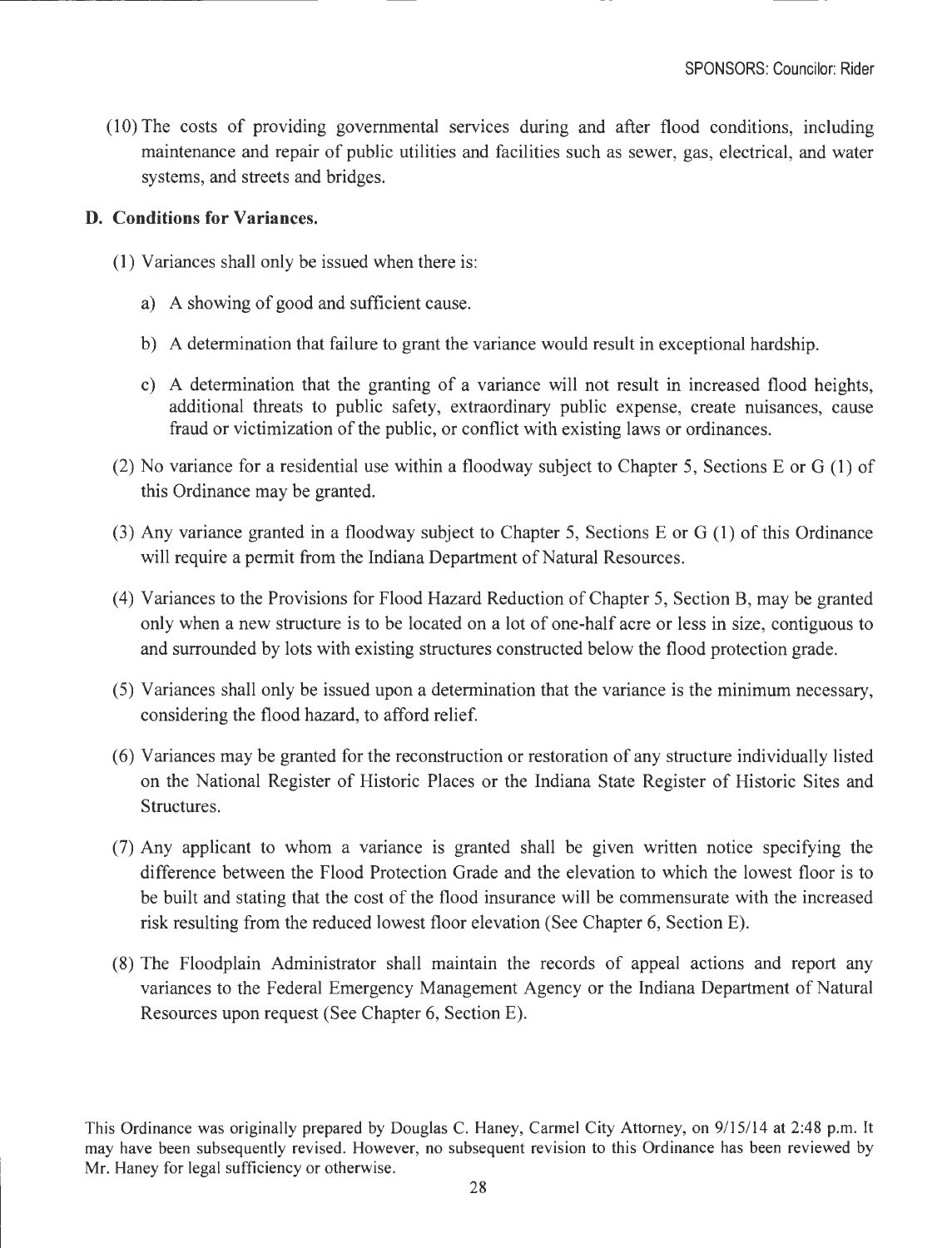# **E. Variance Notification.**

Any applicant to whom a variance is granted that allows the lowest floor of a structure to be built below the flood protection grade shall be given written notice over the signature of a City official that:

- (1) The issuance of a variance to construct a structure below the flood protection grade will result in increased premium rates for flood insurance up to amounts as high as Twenty Five Dollars (\$25.00) for One Hundred Dollars (\$100.00) of insurance coverage; and;
- (2) Such construction below the flood protection grade increases risks to life and property.

The Floodplain Administrator will maintain a record of all variance actions, including justification for their issuance.

# **F. Historic Structure.**

Variances may be issued for the repair or rehabilitation of "historic structures" upon a determination that the proposed repair or rehabilitation will not preclude the structure's continued designation as an "historic structure" and the variance is the minimum to preserve the historic character and design of the structure.

### **G. Special Conditions.**

Upon the consideration of the factors listed in Chapter 6, and the purposes of this Ordinance, the Board of Zoning Appeals may attach such conditions per LC. 36-7-4-1015, to the granting of variances as it deems necessary to further the purposes of this ordinance.

Section 3. If any section, clause, sentence, or phrase of the Ordinance is held to be invalid or unconstitutional by any court of competent jurisdiction, then said holding shall in no way effect the validity of the remaining portions of this Ordinance.

Section 4. The Floodplain Ordinance codified as Chapter 22 in the Carmel Zoning Ordinance is hereby REPEALED and DELETED in its entirety.

Section 5. The newly revised 2014 FEMA Maps shall be adopted in their entirety.

Section 6. This Ordinance shall be in full force and effect from and after its passage, execution by the Mayor, and publication as required by law.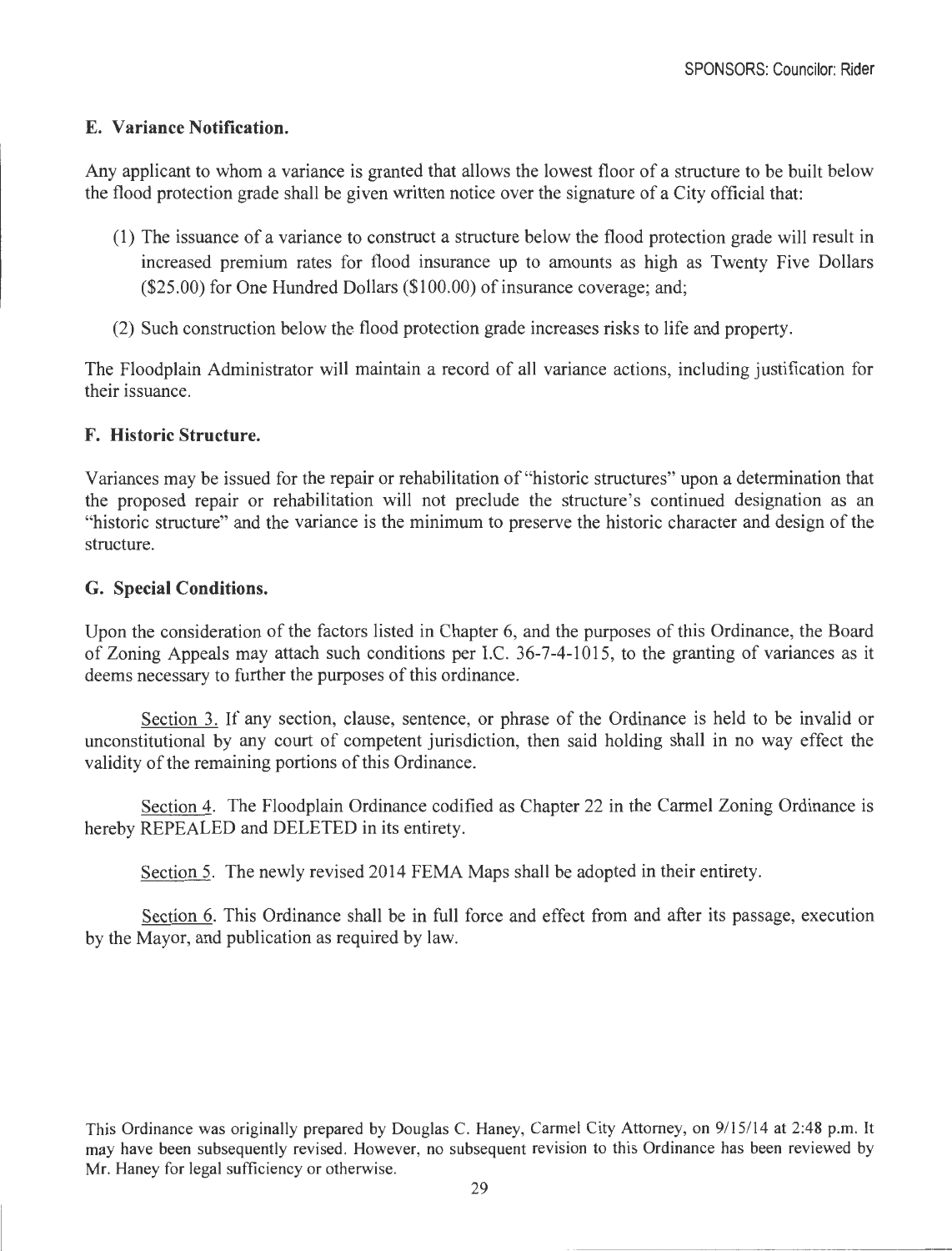**PASSED** by the Common Council of the City of Carmel, Indiana, this  $17^{1}$  day of **November** 2014, by a vote of  $\downarrow$  ayes and  $\circ$  nays.

 $MEL$ , INDIANA COMMON COUNCIL FOR THE CITY OF CARMEL, INDIANA *t* **t t**<br> **t**<br> **t**<br> **t**<br> **t**<br> **t**<br> *x*<br> *x*<br> *x*<br> *x***<br>
<b>***x*<br> *x*<br> *x*<br> *x*<br> *x*<br> *x*<br> *x***</del>**  $\sqrt{m}$ Presiding Officer<br>
NOT PRESENT<br>
W. Eric Seidensticker, President Pro Tempore Carol Schlei<del>f</del> Presiding Officer *v*  mlu  $R$ ind  $\Lambda$   $\gamma$ Richard L. Sharp<br>Luci Snyder Sengdin Ronald B. Carter Sue Pinkam /<br>ATTEST:<br>Chais (1. Or Orig Deputy for<br>Diana L. Cordray, IAMC, Clerk Treasurer ATTEST: Diana L. Cordray, IAMC, Clerk Treasurer Presented by me to the Mayor of the City of Carmel, Indiana, at  $8:15$  o'clock  $\beta$  m. on the  $17^{44}$  day of November, 2014. <u>Hois a. Oraig, Deputy for</u>

Diana L. Cordray, IAMC, Clerk-Treasurer

Approved by me, the Mayor of the City of Carmel, at  $\frac{1 \cdot 20}{\sqrt{25}}$  o'clock  $\frac{\rho}{\sqrt{25}}$  m. on the  $25$ <sup>+1</sup> day of <u>Nevember</u>, 2014.

James Brainard, Mayor

James<br>Chaicy, Depuily for<br>Diana L. Cordray, IAMC, Clerk-Treasurer